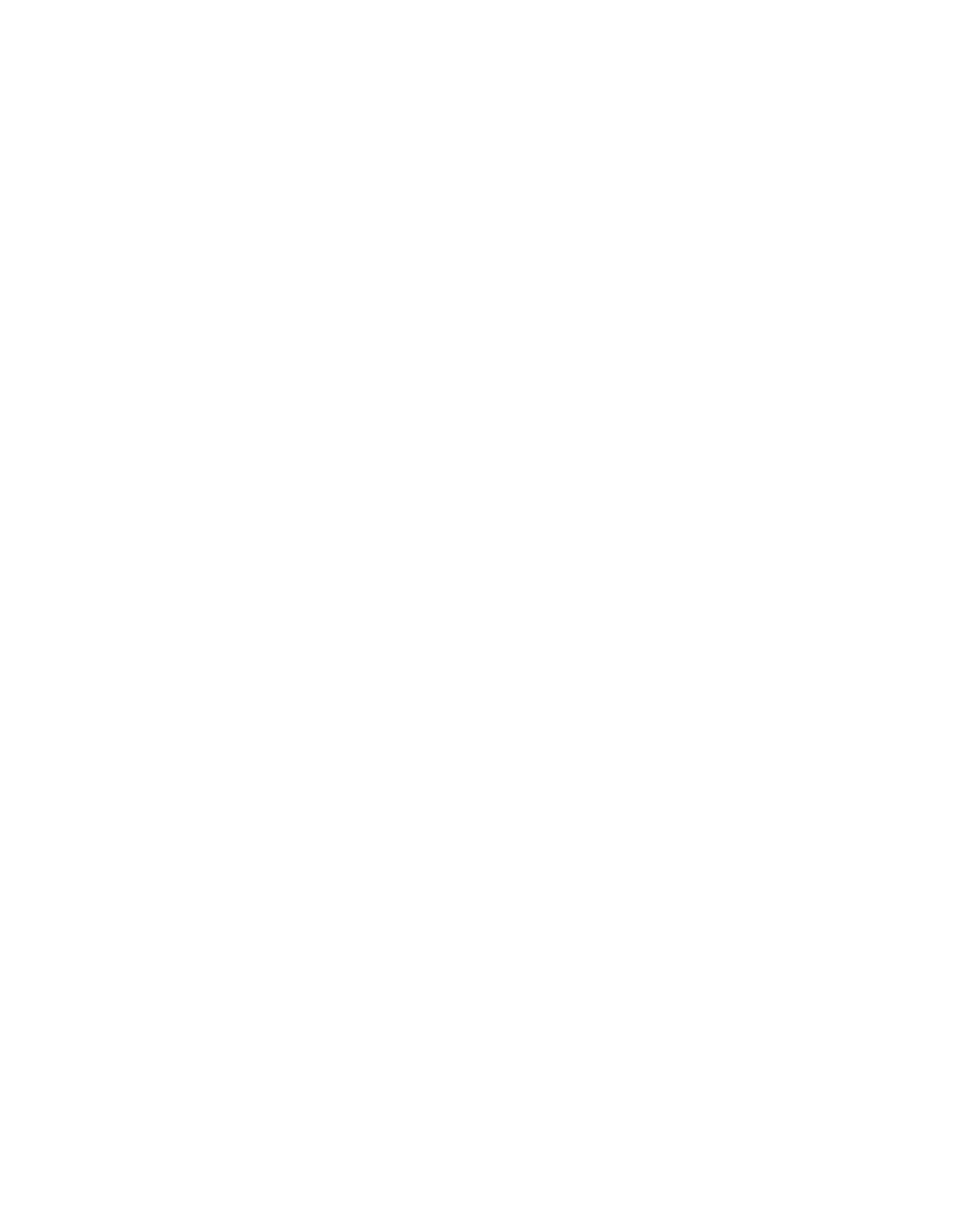# Instrumental Variable Methods for Closed-loop Continuous-time Model Identification

Marion Gilson<sup>1</sup>, Hugues Garnier<sup>1</sup>, Peter C. Young<sup>2</sup> and Paul Van den Hof<sup>3</sup>

<sup>3</sup> Delft University of Technology, Delft, The Netherlands

# 1.1 Introduction

For many industrial production processes, safety and production restrictions are often strong reasons for not allowing identification experiments in openloop. In such situations, experimental data can only be obtained under closedloop conditions. The main difficulty in closed-loop identification is due to the correlation between the disturbances and the control signal, induced by the loop. Several alternatives are available to cope with this problem, broadly classified into three main approaches: direct, indirect and joint input/output [9, 14]. Some particular versions of these methods have been developed more recently in the area of control-relevant identification as e.g. the two-stage, the coprime factor and the dual-Youla methods. An overview of these recent developments can be found in [2] and [19].

When considering methods that can be used to identify models of systems operating in closed-loop, instrumental variable (IV) techniques are rather attractive because they are normally simple or iterative modifications of the linear regression algorithm. For instance, when dealing with highly complex processes that are high dimensional in terms of inputs and outputs, it can be attractive to rely on methods, such as these, that do not require non-convex optimization algorithms. In addition to this computationally attractive property, IV methods also have the potential advantage that they can yield consistent and asymptotically unbiased estimates of the plant model parameters if the noise does not have rational spectral density or the noise model is misspecified; or even if the control system is non-linear and/or time-varying.

For closed-loop identification, a basic IV estimator was first suggested assuming knowledge of the controller [20]; and the topic was later discussed in more detail in [15]. More recently a so-called 'tailor-made' IV algorithm has been suggested [6], where the closed-loop plant is parameterized using (open-loop) plant parameters. The class of algorithms denoted by BELS (bias eliminated least squares), e.g. [27], is also directed towards the use of only simple linear

 $<sup>1</sup>$  Nancy-Université, CNRS, France</sup>

<sup>2</sup> Lancaster University, U.K. & Australian National University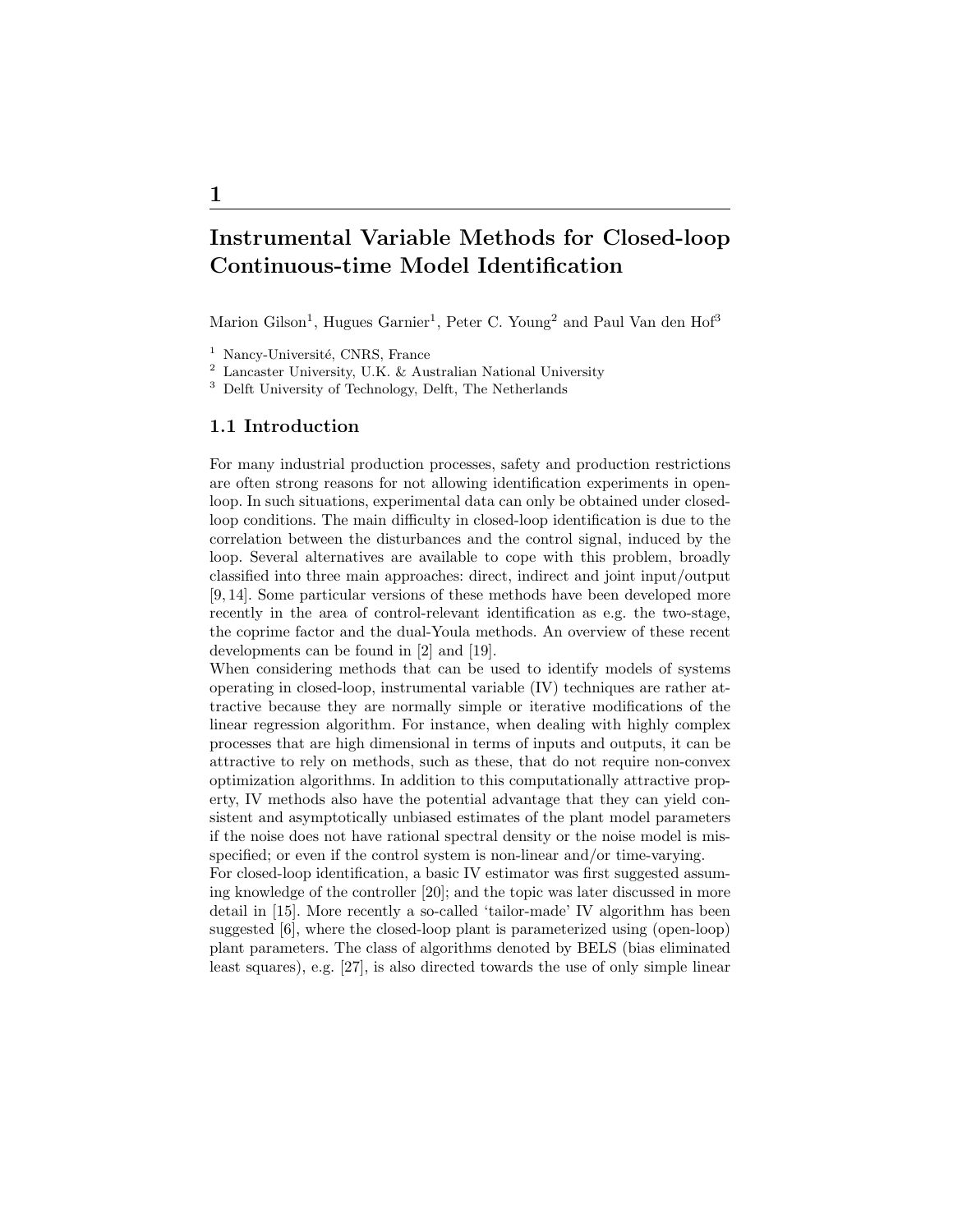regression-like algorithms. Recently, it has been shown that these algorithms are, in fact, particular forms of IV estimation [6, 16].

When comparing the various available IV algorithms that all lead to consistent plant estimates, it is important to ask how the algorithm can be made statistically efficient: i.e. how is it possible to achieve the smallest variance of the parameter estimates. Concerning extended IV methods, an optimal variance result has been developed in the open-loop identification case, showing consequences for the choice of weights, filters, and instruments [9, 14, 17]. Similar enhancements of the basic IV approach are also the basis of the optimal refined instrumental variable  $(RIV)$  method  $[8, 21, 26]$  which is designed specifically for the Box-Jenkins transfer function model in discrete (RIV) or continuous (RIVC) time. For the closed-loop case, a statistical analysis has been provided [13, 15]; and this analysis has been used to compare several closed-loop identification methods [1]. More recently, some attention has been given to a characterization of the properties of the several (extended) IV methods [7].

All of the above methods, except RIVC, focus on the identification of discretetime (DT) models. Recently, however, there has been renewed interest in the relevance of continuous-time (CT) model identification methods: see e.g. papers at the 15th IFAC World Congress in 2002, such as [23], which compares RIVC with another optimal approach; and [11], [12], where the advantages of direct CT approaches are illustrated by extensive simulation examples. Unfortunately, however, closed-loop model CT identification is still an issue that has not so far received adequate attention. Indeed, there are only a few recent publications that deal with closed-loop CT identification: amongst these, a bias eliminated least squares method [3], some basic instrumental variable methods [5], and a two-step algorithm using the RIVC algorithm [24], appear to be the most successful (see also ?? in the present book).

This chapter aims at filling this gap: it describes and evaluates statistically more efficient IV methods for the closed-loop identification of 'hybrid' CT transfer function models from discrete-time, sampled data (based, in part, on the analysis of the optimal open-loop approach in Chapter ?? of this book). Here, the model of the basic dynamic system is estimated in continuoustime, differential equation form, while the associated additive noise model is estimated as a discrete-time process. Several IV and IV-related methods are presented and they are unified in an extended IV framework. Then, the minimum variance closed-loop IV estimation approach is introduced, with the consequences of this formulation on the several design variables. Since such an optimal statistical approach requires the concurrent estimation of a model for the noise process, several bootstrap methods are proposed for accomplishing this. A comparison between these different proposed methods is made with the help of simulation examples, showing that more statistically efficient estimation can be achieved by an appropriate choice of the design parameters.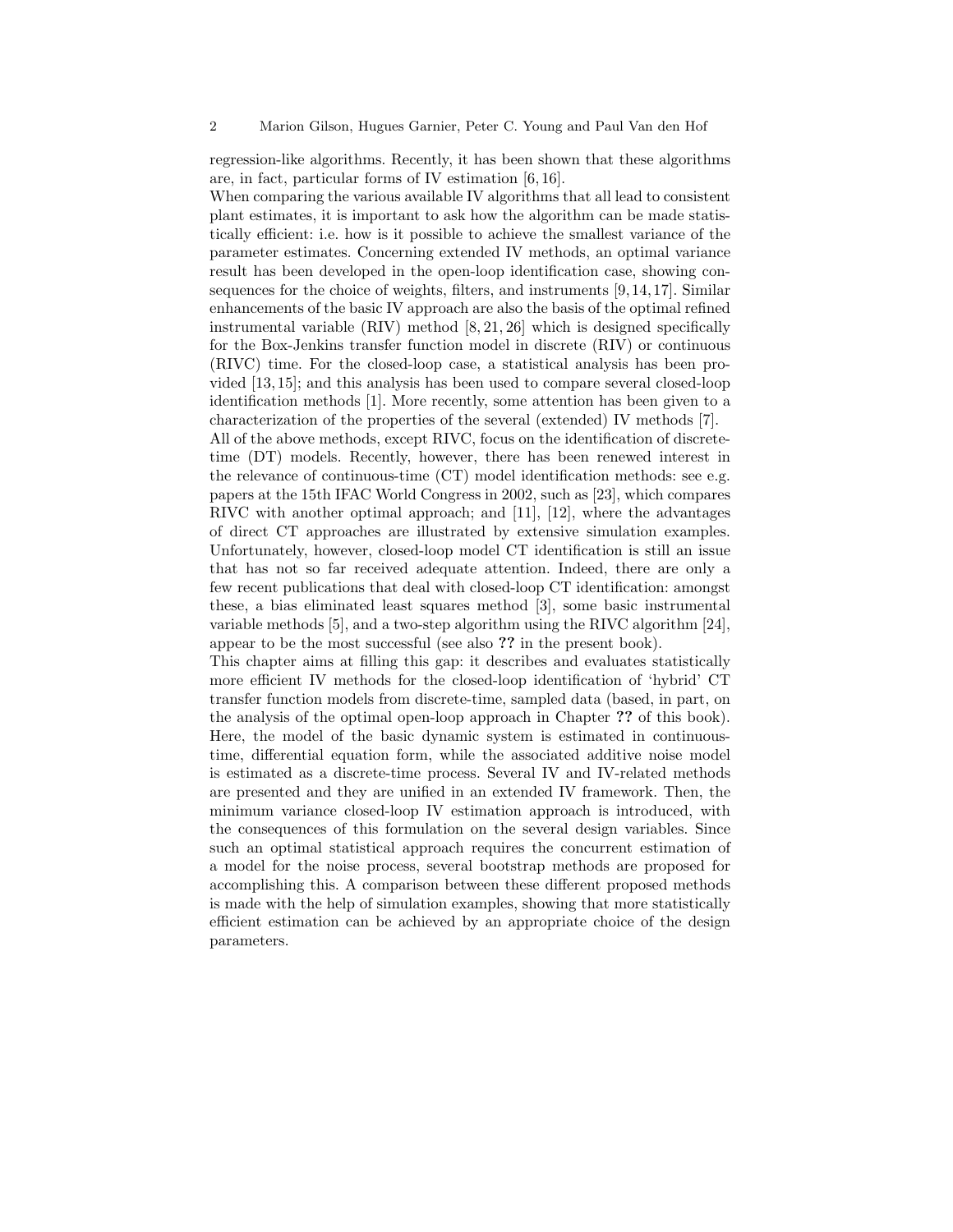## 1.2 Problem Formulation



Fig. 1.1. Closed-loop configuration

Consider a stable, linear, SISO, closed-loop system of the form shown in Figure 1.1. The data generating system is assumed to be given by the relations

$$
\mathcal{S}: \begin{cases} y(t) = G_o(s)u(t) + H_o(s)e_o(t) \\ u(t) = r(t) - C_c(s)y(t) \end{cases}
$$
\n(1.1)

The process is denoted by  $G_o(s) = B_o(s)/A_o(s)$  and the controller by  $C_c(s)$  where s is the differential operator  $(s = d/dt)$ .  $u(t)$  describes the process input signal,  $y(t)$  the process output signal. For ease of notation we introduce an external signal  $r(t) = r_1(t) + C_c(s)r_2(t)$ . Moreover, it is also assumed that the CT signals  $u(t)$  and  $y(t)$  are uniformly sampled at  $T_s$ . A coloured disturbance is assumed to affect the closed-loop: bearing in mind the spectral factorisation theorem, this noise term,  $\xi_o(t) = H_o(s)e_o(t)$ , is modelled as linearly filtered white noise. The external signal  $r(t)$  is assumed to be uncorrelated with the noise disturbance  $\xi_o(t)$ .

The CT model identification problem is to find estimates of  $G_o(s)$  from finite sequences  $\{r(t_k)\}_{k=1}^N$ ,  $\{u(t_k)\}_{k=1}^N$ ,  $\{y(t_k)\}_{k=1}^N$  of, respectively, the external signal, the process input and output DT data. The model is then described by the following hybrid equation,

$$
\mathcal{M}: y(t_k) = G(s, \boldsymbol{\theta})u(t_k) + H(q^{-1}, \boldsymbol{\theta})e(t_k), \qquad (1.2)
$$

where  $q^{-i}$  is the backward shift operator, i.e.  $q^{-i}y(t_k) = y(t_{k-i}); e(t_k)$  is a discrete-time white noise, with zero mean and variance  $\sigma_e^2$ . The conventional notation  $w(t_k)$  is used here to denote the sampled value of  $w(t)$  at time-instant  $t_k$ .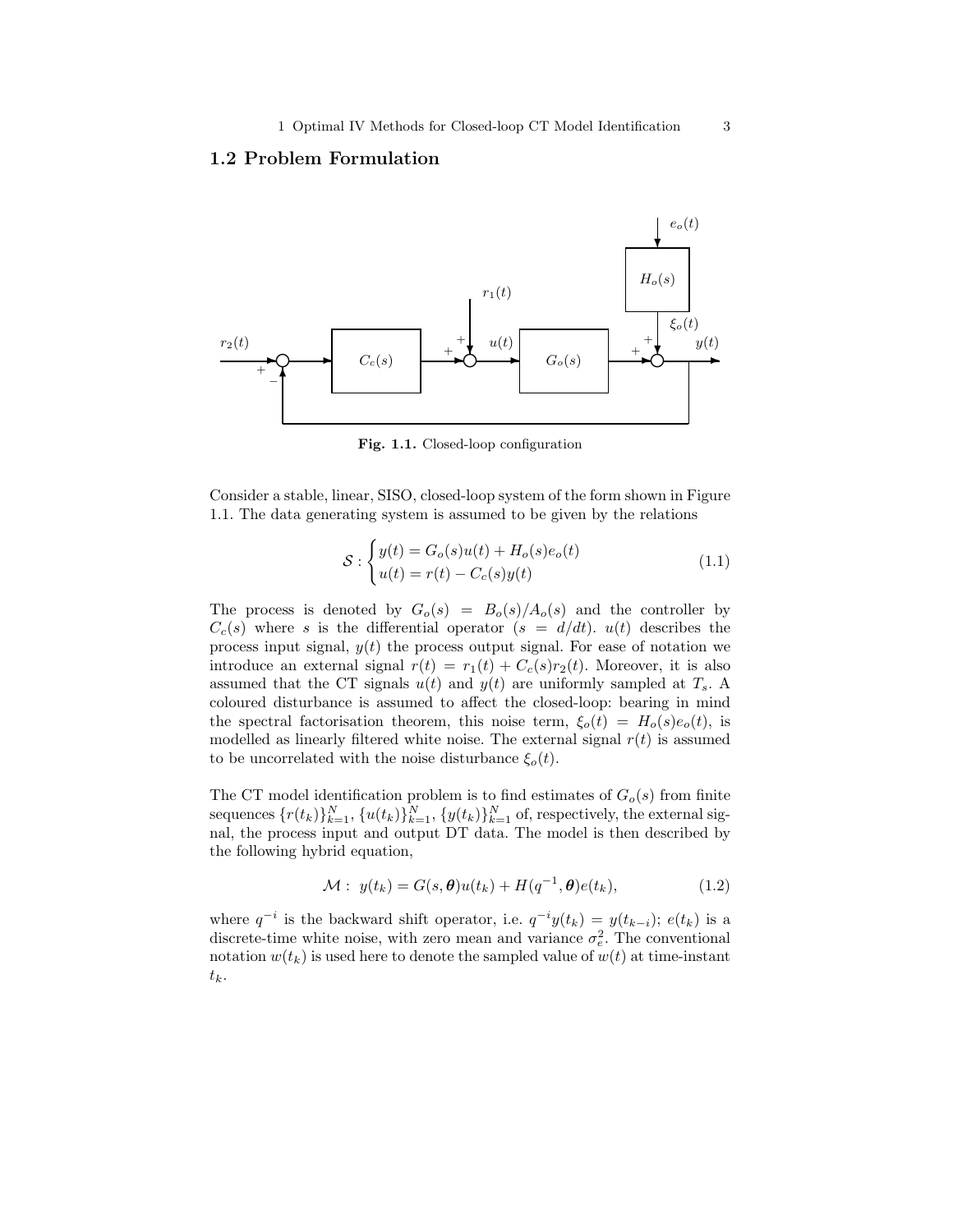The hybrid form (1.2) of the continuous-time transfer function model is considered here for two reasons. First, the approach is simple and straightforward: the theoretical and practical problems associated with the estimation of purely stochastic, continuous-time noise models are avoided by formulating the problem in this manner. Second, one of the main functions of the noise estimation is to improve the statistical efficiency of the parameter estimation by introducing appropriately defined prefilters into the estimation procedure. And, as we shall see in this chapter, this can be achieved adequately by assuming that the additive coloured noise  $\xi(t_k)$  has rational spectral density, so that it can be represented in the form of a discrete-time, autoregressive moving average (ARMA) model (see below).

With the above assumptions, the parameterized CT hybrid process model takes the form,

$$
\mathcal{G}: G(s,\rho) = \frac{B(s,\rho)}{A(s,\rho)} = \frac{b_0 s^{n_b} + b_1 s^{n_b - 1} + \dots + b_{n_b}}{s^{n_a} + a_1 s^{n_a - 1} + \dots + a_{n_a}} \tag{1.3}
$$

where  $n_b$ ,  $n_a$  denote the degrees of the process numerator and denominator polynomials, respectively, with the pair  $(A, B)$  assumed to be coprime. The process model parameters are stacked columnwise in the parameter vector

$$
\boldsymbol{\rho} = [a_1 \cdots a_{n_a} b_0 \cdots b_{n_b}]^T \in \mathbb{R}^{n_a + n_b + 1}.
$$
 (1.4)

The numerator and denominator orders  $n_b$  and  $n_a$  are to be identified from the data and the parameterized DT noise model is assumed to be in the form of the following discrete-time ARMA process,

$$
\xi(t_k) = H(q^{-1}, \boldsymbol{\eta})e(t_k) \tag{1.5a}
$$

$$
\mathcal{H}: H(q^{-1}, \eta) = \frac{C(q^{-1}, \eta)}{D(q^{-1}, \eta)} = \frac{1 + c_1 q^{-1} + \dots + c_{n_c} q^{-n_c}}{1 + d_1 q^{-1} + \dots + d_{n_d} q^{-n_d}} \tag{1.5b}
$$

$$
e(t_k) \sim \mathcal{N}(0, \sigma_e^2) \tag{1.5c}
$$

where the associated noise model parameters are stacked columnwise in the parameter vector,

$$
\boldsymbol{\eta} = \begin{bmatrix} d_1 \cdots d_{n_d} & c_1 \cdots c_{n_c} \end{bmatrix}^T \in \mathbb{R}^{n_c + n_d},\tag{1.6}
$$

where, as shown,  $e(t_k)$  is a zero-mean, normally distributed, discrete-time white noise sequence.

The model structure  $\mathcal{M}(1.2)$  is chosen so that the process and noise models do not have common factors; these models can therefore be parameterized independently. More formally, there exists the following decomposition of the parameter vector  $\boldsymbol{\theta}$  for the whole hybrid model,

$$
\theta = \begin{pmatrix} \rho \\ \eta \end{pmatrix} . \tag{1.7}
$$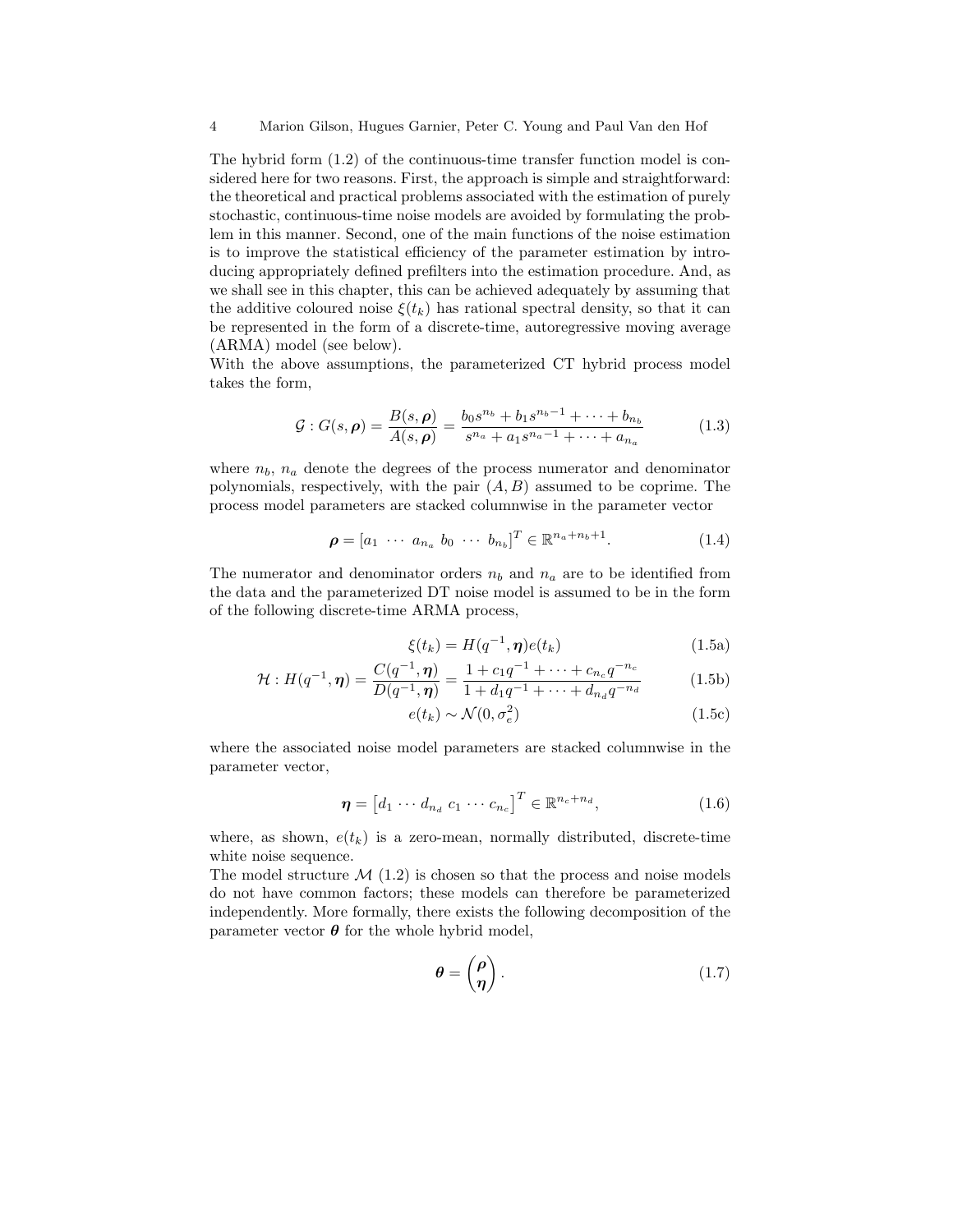#### 1 Optimal IV Methods for Closed-loop CT Model Identification 5

Additionally, the controller  $C_c(s)$  is given by

$$
C_c(s) = \frac{Q(s)}{P(s)} = \frac{q_0 s^{n_q} + q_1 s^{n_q - 1} + \dots + q_{n_q}}{s^{n_p} + p_1 s^{n_p - 1} + \dots + p_{n_p}},
$$
(1.8)

with the pair  $(P, Q)$  assumed to be coprime. Of course, in this hybrid context, the continuous-time controller could be replaced by a DT alternative if this is required (see e.g. [24] where the continuous-time process is estimated within a DT, non-minimal state-space control loop [18]). In the following, the closed-loop system is assumed to be asymptotically stable and  $r(t)$  is an external signal that is persistently exciting of sufficient high order.

With these notations, the closed-loop system can be described as

$$
\begin{cases}\ny(t_k) = \frac{G_o(s)}{1 + C_c(s)G_o(s)}r(t_k) + \frac{1}{1 + C_c(s)G_o(s)}\xi_o(t_k) \\
u(t_k) = \frac{1}{1 + C_c(s)G_o(s)}r(t_k) - \frac{C_c(s)}{1 + C_c(s)G_o(s)}\xi_o(t_k)\n\end{cases} \tag{1.9}
$$

In the following instrumental variable algorithms, use is made of the noise-free input/output signals deduced from (1.9) and denoted from hereon as

$$
\begin{cases}\nx(t_k) = \frac{G_o(s)}{1 + C_c(s)G_o(s)} r(t_k) \\
\nu(t_k) = \frac{1}{1 + C_c(s)G_o(s)} r(t_k)\n\end{cases}
$$
\n(1.10)

Now consider the relationship between the process input and output signals in (1.1),

$$
y(t) = G_o(s)u(t) + H_o(s)e_o(t)
$$
\n(1.11)

This latter can also be written in the vector form at time-instant  $t = t_k$ 

$$
y^{(n_a)}(t_k) = \boldsymbol{\varphi}^T(t_k)\boldsymbol{\rho}_o + v_o(t_k)
$$
\n(1.12)

where  $\rho_o$  denotes the true process parameter vector,

$$
\boldsymbol{\varphi}^{T}(t_{k}) = [-y^{(n_{a}-1)}(t_{k})\cdots - y(t_{k}) u^{(n_{b})}(t_{k})\cdots u(t_{k})] \qquad (1.13)
$$

 $w^{(i)}(t_k)$  denotes the *i*th time-derivative of the CT signal  $w(t)$  at time-instant  $t_k$  and

$$
v_o(t_k) = A_o(s)H_o(s)e_o(t_k).
$$
 (1.14)

Note that the noise-free signals  $x(t_k)$  and  $\nu(t_k)$  in (1.10) are not available from measurements, therefore the several closed-loop methods presented in this chapter use of this noisy regressor  $\varphi(t_k)$ .

There are two main time-domain approaches to estimate a CT model in this form. The first, indirect approach, is to estimate an initial DT model from the sampled data and then convert this into a CT model. The second, direct approach, that we consider in the present chapter, is to identify a CT model directly from the DT data.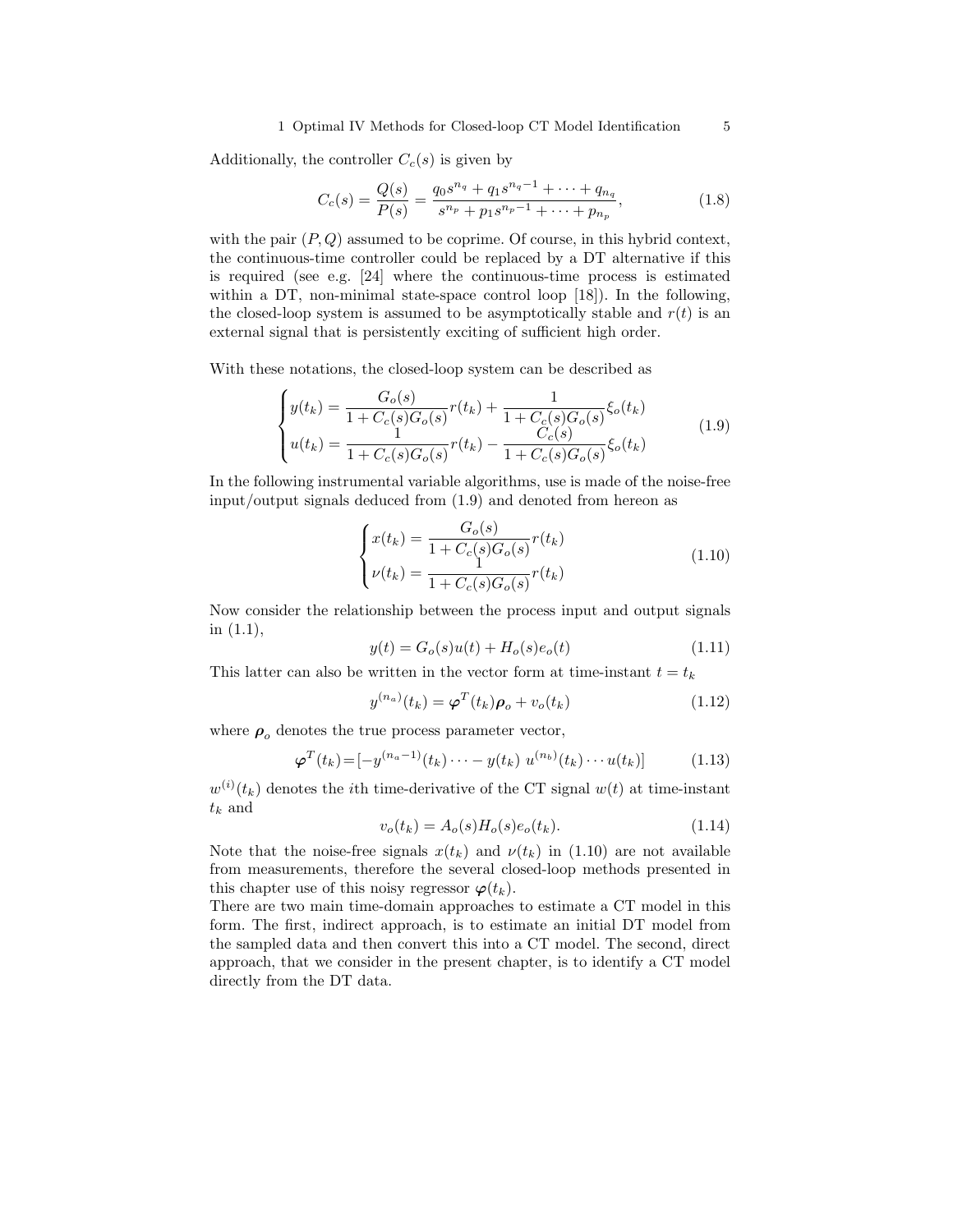## 1.3 Basic Instrumental Variable Estimators

The process model parameters  $\rho$  can be estimated using a basic instrumental variable (IV) estimator. By assuming that the time-derivatives of the input, output and external signals are available (see Section 1.5.2), the CT version of the basic IV estimate of  $\rho$  is given by

$$
\hat{\boldsymbol{\rho}}_{iv} = sol\left\{\frac{1}{N}\sum_{k=1}^{N} \zeta(t_k)[y^{(n_a)}(t_k) - \boldsymbol{\varphi}^T(t_k)\boldsymbol{\rho}] = 0\right\}
$$
(1.15)

where N denotes the number of data and  $\zeta(t_k)$  is a vector of instrumental variables.

There is a considerable amount of freedom in the choice of the instruments. A first solution is to adapt the closed-loop IV method developed for DT models in [15] to the CT model identification case. This method is referred to as CLIVC and was first presented in [5]. It involves using the external signal time-derivatives as instruments. The so-called basic IV estimate for closedloop CT models is then given by

$$
\hat{\boldsymbol{\rho}}_{clivc} = \left[\sum_{k=1}^{N} \zeta(t_k) \boldsymbol{\varphi}^T(t_k)\right]^{-1} \sum_{k=1}^{N} \zeta(t_k) y^{(n_a)}(t_k) \tag{1.16}
$$

with 
$$
\zeta^{T}(t_{k}) = \left[r^{(n_{a}+n_{b})}(t_{k}) \cdots r(t_{k})\right] \in \mathbb{R}^{n_{a}+n_{b}+1}
$$
 (1.17)

In contrast with the basic IV for DT model identification which uses a difference equation model, the CT version makes use of an instrument built up from the time-derivatives of the external signals.

#### 1.3.1 Consistency Properties

By inserting (1.12) into (1.15), the following equation is obtained

$$
\hat{\boldsymbol{\rho}}_{iv} = \boldsymbol{\rho}_o + \left[ \sum_{k=1}^N \zeta(t_k) \boldsymbol{\varphi}^T(t_k) \right]^{-1} \left[ \sum_{k=1}^N \zeta(t_k) v_o(t_k) \right] \tag{1.18}
$$

where  $\varphi^{T}(t_{k})$  and  $v_{o}(t_{k})$  are given by (1.13) and (1.14) respectively. It can be deduced from (1.18) that  $\hat{\rho}_{iv}$  is a consistent estimate of  $\rho$  if<sup>4</sup>

$$
\begin{cases}\n\bar{\mathsf{E}}[\zeta(t_k)\varphi^T(t_k)] \text{ is nonsingular} \\
\bar{\mathsf{E}}[\zeta(t_k)v_o(t_k)] = 0\n\end{cases}
$$
\n(1.19)

Several IV variants can be obtained by different choices of the instruments  $\zeta(t_k)$  in (1.15), respecting the conditions given by (1.19).

<sup>&</sup>lt;sup>4</sup> The notation  $\bar{\mathsf{E}}[\cdot] = \lim_{N \to \infty} \frac{1}{N} \sum_{k=1}^{N} \mathsf{E}[\cdot]$  is adopted from the prediction error framework of [9].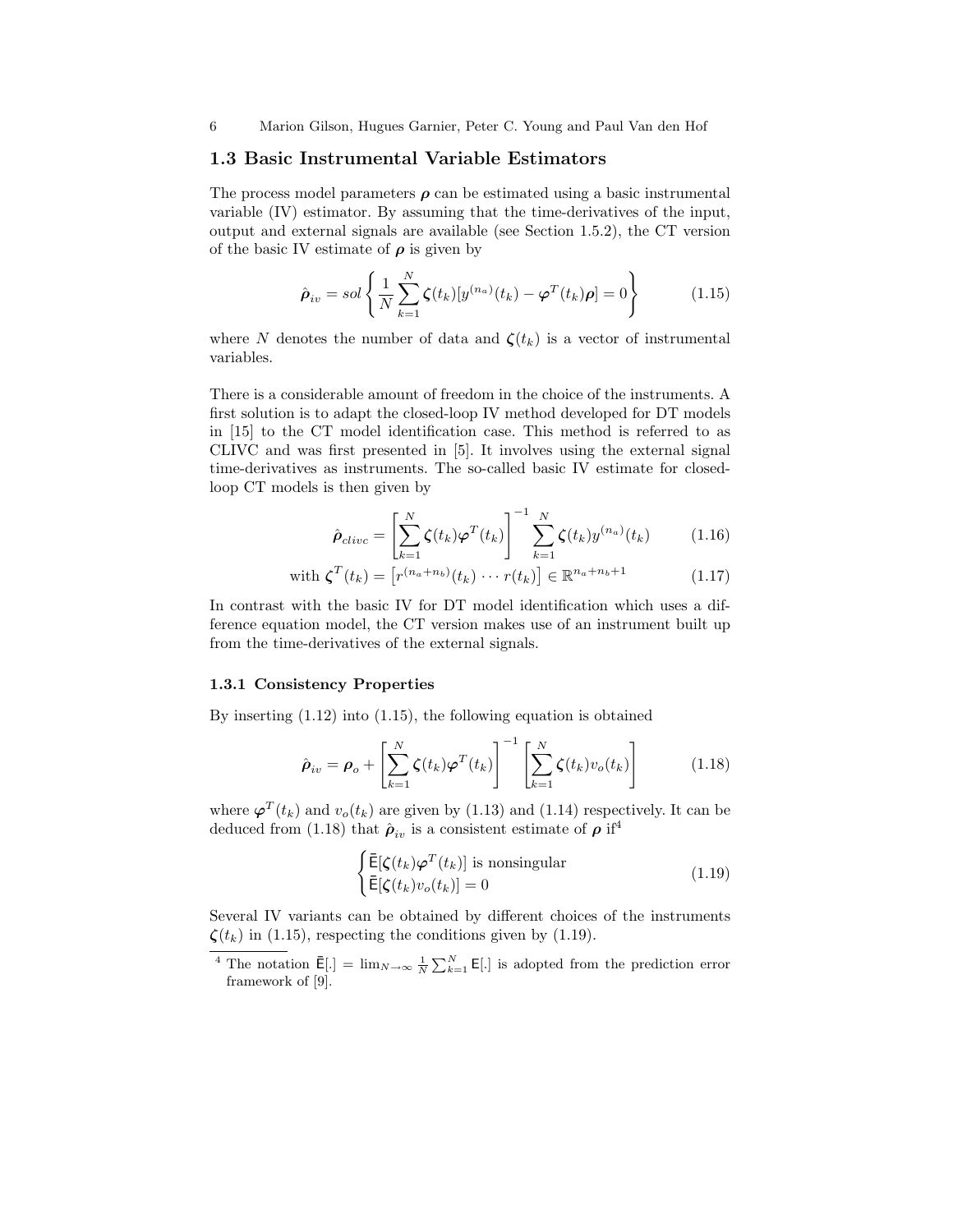#### 1.3.2 Accuracy Analysis

The asymptotic distribution of the parameter estimate  $\hat{\rho}_{iv}$  in (1.15) has been investigated extensively in the open-loop DT context (e.g. [9, 13, 14]). More recently, this work also has been extended to the closed-loop DT model identification framework [7]. By considering (1.15), these previous results can be applied to the case of the CT hybrid model given by (1.2). As a result, under the assumptions formulated in Section 1.2 and  $G_o \in \mathcal{G}$ ,  $\hat{\rho}_{iv}$  is asymptotically Gaussian distributed

$$
\sqrt{N}(\hat{\boldsymbol{\rho}}_{iv} - \boldsymbol{\rho}^*) \stackrel{dist}{\rightarrow} \mathcal{N}(0, \mathbf{P}_{iv})
$$
\n(1.20)

where  $\rho^*$  represents the limit of  $\hat{\rho}_{iv}$  when  $N \to \infty$  and where the covariance matrix is given by

$$
\mathbf{P}_{iv} = \sigma_{e_o}^2 \left[ \bar{\mathbf{E}} \zeta(t_k) \boldsymbol{\varphi}^T(t_k) \right]^{-1} \left[ \bar{\mathbf{E}} \tilde{\zeta}(t_k) \tilde{\zeta}^T(t_k) \right] \left[ \left( \bar{\mathbf{E}} \zeta(t_k) \boldsymbol{\varphi}^T(t_k) \right)^{-1} \right]^T \tag{1.21}
$$

with  $\tilde{\zeta}(t_k) = H_o(s)A_o(s)\zeta(t_k)$  and  $\sigma_{e_o}^2$  denotes the intensity of  $\{e_o(t_k)\}.$ 

## 1.4 Extended Instrumental Variable Estimators

There are various ways of considering IV estimation from an optimal standpoint. One such approach is to consider an extended IV solution (see Introduction section). In CT model identification, if the time-derivatives signals are assumed to be known, the extended IV estimate of  $\rho$  is obtained by pre-filtering the input/output data appearing in (1.15) and by generalizing the basic IV estimates  $\hat{\rho}_{iv}$  using an augmented instrument  $\zeta(t_k) \in \mathbb{R}^{n_{\zeta}}$   $(n_{\zeta} \ge n_a + n_b + 1)$ so that an over-determined system of equations is obtained in the form,

$$
\hat{\rho}_{xiv} = \arg\min_{\boldsymbol{\rho}} \left\| \left[ \sum_{k=1}^{N} f(s)\zeta(t_k)f(s)\boldsymbol{\varphi}^{T}(t_k) \right] \boldsymbol{\rho} - \left[ \sum_{k=1}^{N} f(s)\zeta(t_k)f(s)y^{(n_a)}(t_k) \right] \right\|_{W}^{2}
$$
\n(1.22)

where  $f(s)$  is a stable pre-filter, and  $||x||_W^2 = x^T W x$ , with W a positive definite weighting matrix. This extended IV gives a parameter estimator that requires more computations than the basic IV. However, the enlargement of the IV vector can be used for improving the accuracy of the parameter estimates [14]. Note that, when  $f(s) = 1$  and  $n<sub>\zeta</sub> = n<sub>a</sub> + n<sub>b</sub> + 1$  ( $W = I$ ), the basic IV estimate (1.15) is obtained.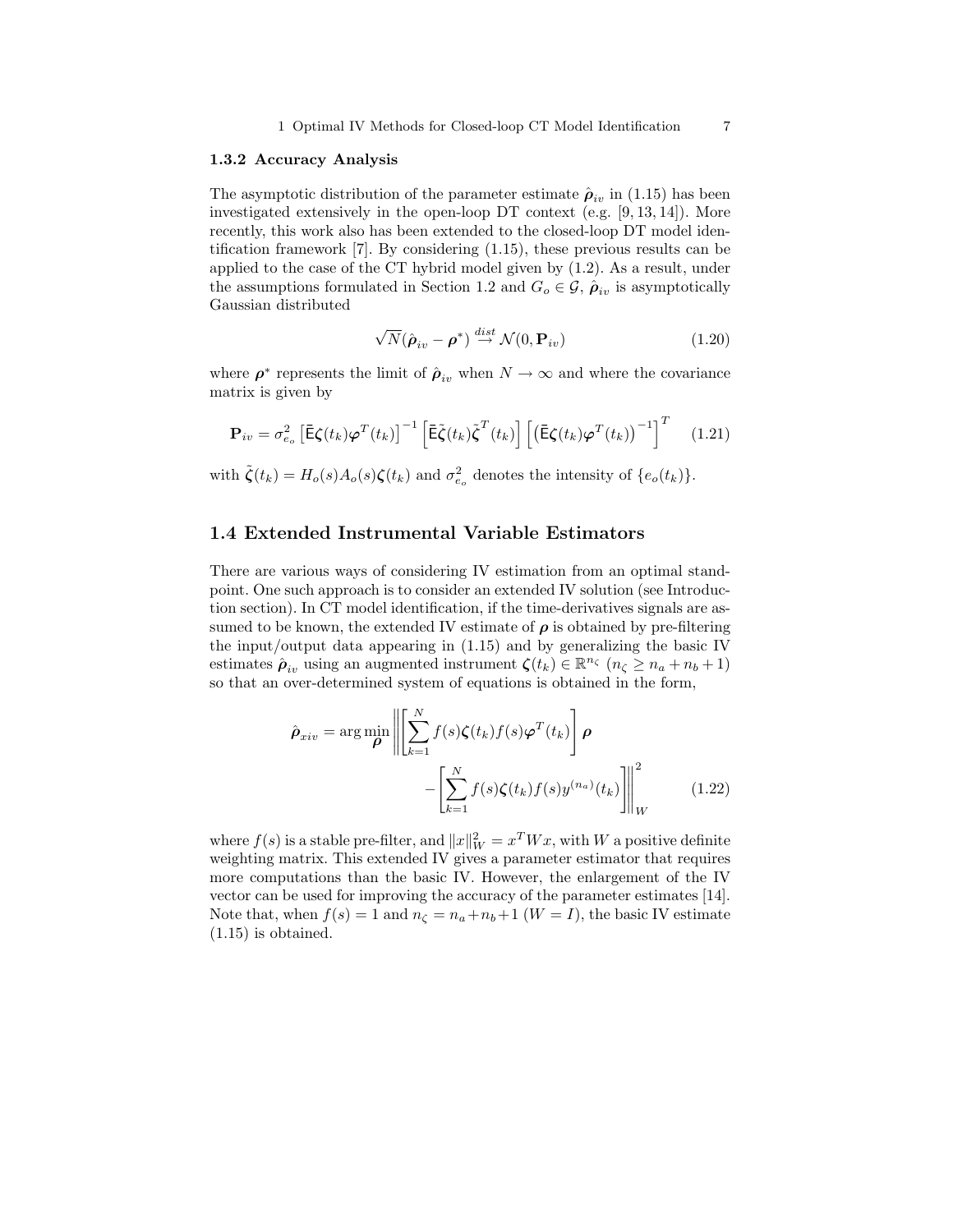8 Marion Gilson, Hugues Garnier, Peter C. Young and Paul Van den Hof

#### 1.4.1 Consistency Properties

The consistency conditions are easily obtained by generalizing (1.19) to the estimator (1.22)

$$
\begin{cases} \bar{\mathsf{E}}[f(s)\zeta(t_k)f(s)\varphi^T(t_k)] \text{ is full column rank} \\ \bar{\mathsf{E}}[f(s)\zeta(t_k)f(s)v_o(t_k)] = 0 \end{cases}
$$
\n(1.23)

### 1.4.2 Accuracy Analysis

The asymptotic distribution of parameter vector (1.22) is obtained by following the same reasoning as in Section 1.3.2. Therefore, by considering the results given in Section 1.2, under the assumption that  $G_o \in \mathcal{G}$ ,  $\hat{\rho}_{xiv}$  is asymptotically Gaussian distributed,

$$
\sqrt{N}(\hat{\boldsymbol{\rho}}_{xiv} - \boldsymbol{\rho}^*) \stackrel{dist}{\rightarrow} \mathcal{N}(0, \mathbf{P}_{xiv})
$$
\n(1.24)

where the covariance matrix is given by

$$
\mathbf{P}_{xiv} = \sigma_{e_{of}}^2 \left[ \mathbf{R}^T \mathbf{W} \mathbf{R} \right]^{-1} \mathbf{R}^T \mathbf{W} \left[ \bar{\mathbf{E}} \tilde{\boldsymbol{\zeta}}(t_k) \tilde{\boldsymbol{\zeta}}^T(t_k) \right] \mathbf{W} \mathbf{R} \left[ \mathbf{R}^T \mathbf{W} \mathbf{R} \right]^{-1}
$$

with

$$
\tilde{\zeta}(t_k) = f(s)H_o(s)A_o(s)\zeta(t_k)
$$
 and  $\mathbf{R} = \bar{\mathbf{E}}f(s)\zeta(t_k)f(s)\varphi^T(t_k)$ 

where  $\dot{\varphi}(t_k)$  is the noise-free part of the regressor  $\varphi(t_k)$  (1.13), built up from the noise-free input/ouput signals  $\nu(t_k)$  and  $x(t_k)$  (1.10) as

$$
\mathring{\boldsymbol{\varphi}}^{T}(t_{k}) = [-x^{(n_{a}-1)}(t_{k})\cdots - x(t_{k}) \ \nu^{(n_{b})}(t_{k})\cdots \nu(t_{k})] \tag{1.25}
$$

Note that the noise-free part of the regressor is partly defined by the noise-free output variable  $x(t_k)$  in (1.10) and its derivatives. It is well-known in openloop estimation that an estimate of this variable, generated as the output of an 'auxiliary model', is normally used as the prime source of instrumental variable for the output variable. In the closed-loop context, however, the measured regression vector also contains the filtered process input and its derivatives, it is clear, therefore, that a suitable estimate of the noise-free process input  $\nu(t_k)$  will also be required for accurate IV estimation.

## 1.5 Optimal Instrumental Variable Estimators

#### 1.5.1 Main Results

The choice of the instruments  $\zeta(t)$ , the number of IV components  $n_{\zeta}$ , the weighting matrix W and the prefilter  $f(s)$  may have a considerable effect on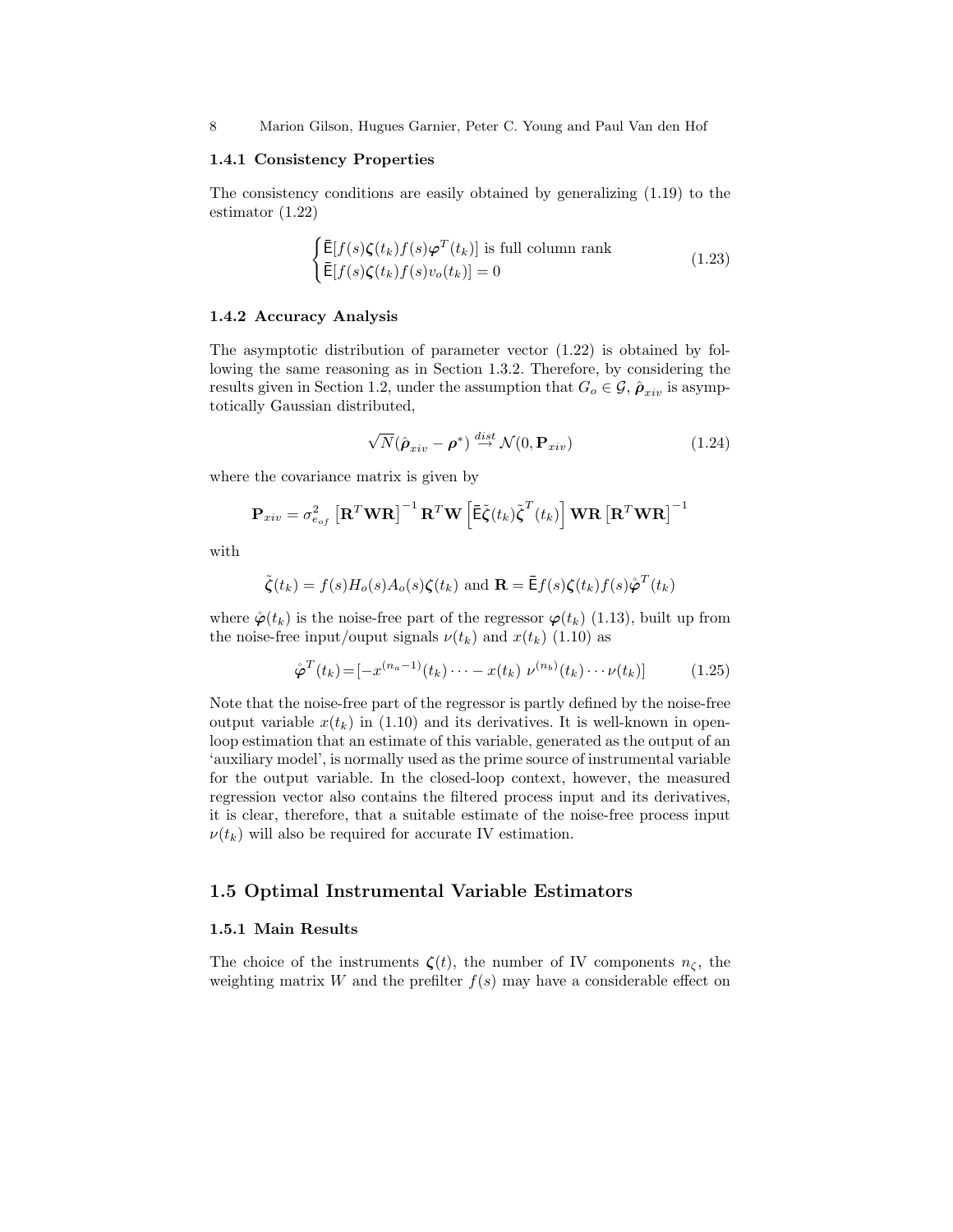the covariance matrix  ${\bf P}_{xiv}$ . In the open-loop DT situation, the lower bound of  $P_{xiv}$  for any unbiased identification method is given by the Cramér-Rao lower bound [9], [13]. Optimal choices of the above mentioned design variables exist so that  $P_{xiv}$  reaches the Cramér-Rao lower bound. These results cannot be applied to the closed-loop IV case because of the correlation between the process input signal  $u(t_k)$  and the noise. In this regard, it has been shown in [15] that, for a model given by (1.12), there exists a minimum value of the covariance matrix  $P_{xiv}$  as a function of the design variables  $\zeta(t_k)$ ,  $f(s)$  and W, under the restriction that  $\zeta(t_k)$  is a function of the external signal  $r(t_k)$ only. Although these results have been obtained for the case of DT models, a similar analysis applies in the CT case and the covariance matrix can be optimized with respect to the design variables. The optimal covariance matrix (different from the Cramér-Rao lower bound) for a data generating closed-loop system given by (1.2) where  $u(t_k)$  and  $y(t_k)$  are correlated by noise, is then

$$
\mathbf{P}_{xiv} \ge \mathbf{P}_{xiv}^{opt} \text{ and}
$$
\n
$$
\mathbf{P}_{xiv}^{opt} = \sigma_{e_{of}^{opt}}^2 \left\{ \overline{\mathbf{E}} \left[ \left[ A_o(s) H_o(s) \right]^{-1} \hat{\boldsymbol{\varphi}}^T(t_k) \right]^T \left[ \left[ A_o(s) H_o(s) \right]^{-1} \hat{\boldsymbol{\varphi}}^T(t_k) \right] \right\}^{-1}
$$
\n(1.26)

 ${\bf P}_{xiv}^{opt}$  is then obtained by taking,

$$
\zeta(t_k) = f^{opt}(s)\dot{\varphi}(t_k),
$$
  
\n
$$
f^{opt}(s) = [A_o(s)H_o(s)]^{-1},
$$
  
\n
$$
n_{\zeta} = n_a + n_b + 1,
$$
  
\n
$$
W = I.
$$
\n(1.27)

Therefore, the only difference between open-loop and closed-loop cases is that in the latter, the input process signal is correlated with the noise, so that the instruments must be correlated with the noise-free part of  $u(t)$  but uncorrelated with the noisy part of  $u(t)$  (due to the feedback loop).

Moreover, when defined in this manner, it would appear that the optimal IV estimator can only be obtained if, first, the true noise (and process) model is exactly known and secondly the noise-free part of the regressor is available. However, this is a probabilistic estimation problem and therefore the statistically optimal estimates can be obtained if these TF model polynomials are replaced by their optimal estimates. Moreover, practically useful sub-optimal solutions can be obtained by utilizing good, if not optimal, estimates. This is discussed in the next sub-sections.

#### 1.5.2 Implementation Issues

#### Handling of the Unmeasurable Time-derivative Signals

In comparison with the DT counterpart, direct CT model identification raises several technical issues. The first is related to implementation. Unlike the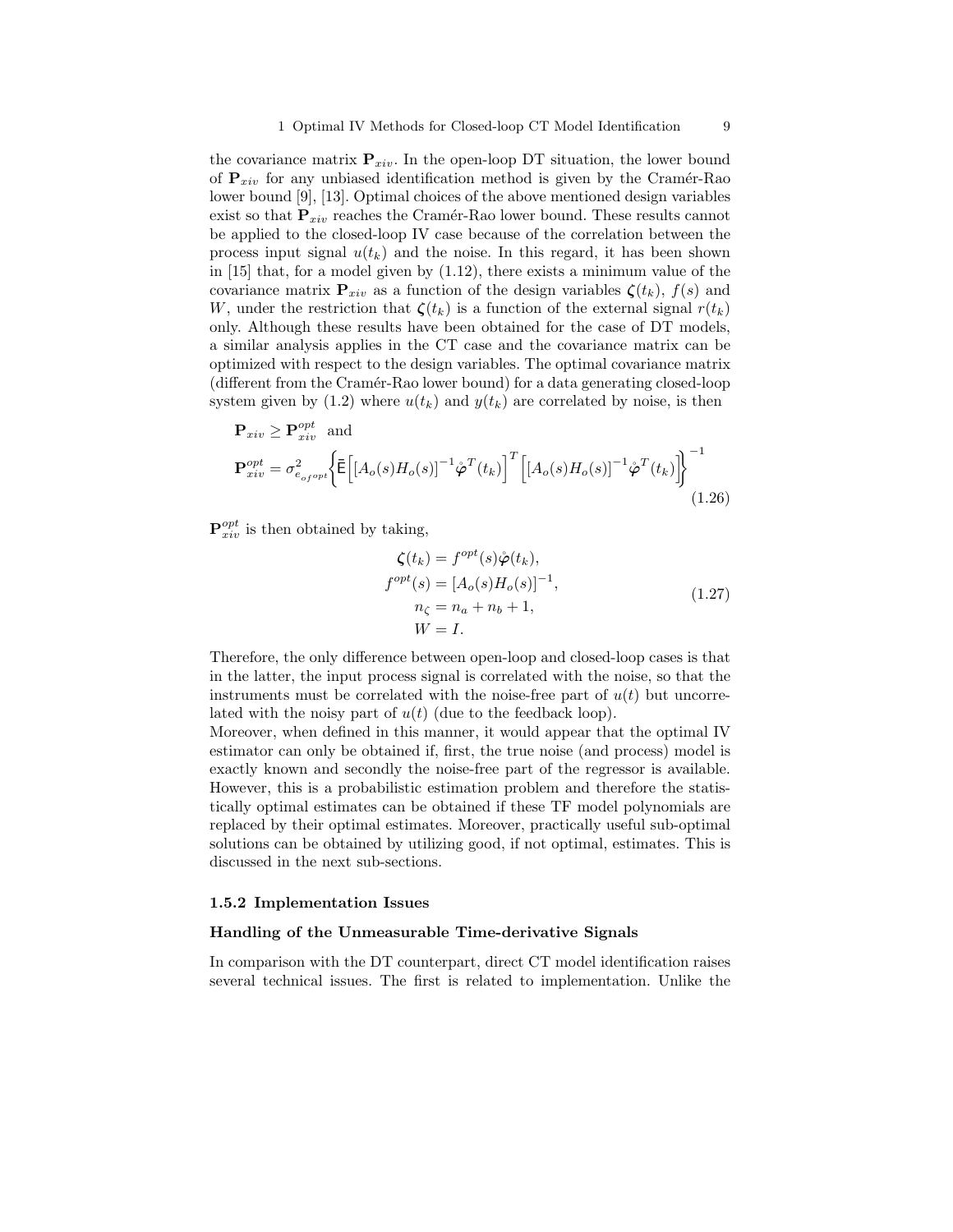difference equation model, the differential equation model is not a linear combination of the sampled process input and output signals but contains timederivatives signals. The theoretical study presented in the previous section assumes that these time-derivatives signals are available, and therefore, the parameter estimation procedure can be directly applied on them. However, these input, output and external time-derivatives signals are not available as measurement data in most practical cases. A standard approach used in CT model identification is to introduce a low-pass stable filter  $f_c(s)$ , i.e. define

$$
y_{f_c}(t_k) = f_c(s)y(t_k), \quad u_{f_c}(t_k) = f_c(s)u(t_k)
$$
\n(1.28)

where the subscript  $f_c$  is used to denote the prefiltered forms of the associated variables. The filtered time-derivatives can then be obtained by sending both input/output signals to a bench of filters of the form  $f_c(s)s^i$ 

$$
y_{f_c}^{(i)}(t_k) = f_c(s)s^i y(t_k), \quad i \le n_a \tag{1.29}
$$

$$
u_{f_c}^{(i)}(t_k) = f_c(s)s^i u(t_k), \quad i \le n_b \tag{1.30}
$$

The motivation is that the filtered signals  $u_{f_c}(t)$  and  $y_{f_c}(t)$  satisfy

$$
y_{f_c}(t_k) = G_o(s)u_{f_c}(t_k) + f_c(s)H_o(s)e_o(t_k)
$$
\n(1.31)

i.e. the process transfer function is not changed but the noise transfer function is modified by the introduction of the filter. Equation (1.31) can be rewritten under the following linear regression form

$$
y_{f_c}^{(n_a)}(t_k) = \boldsymbol{\varphi}_{f_c}^T(t_k)\boldsymbol{\rho}_o + v_{of_c}(t_k)
$$
 (1.32)

with

$$
\boldsymbol{\varphi}_{f_c}^T(t_k) = \left[ -y_{f_c}^{(n_a - 1)}(t_k) \cdots - y_{f_c}(t_k) u_{f_c}^{(n_b)}(t_k) \cdots u_{f_c}(t_k) \right] \tag{1.33}
$$

$$
v_{of_c}(t_k) = f_c(s)v_o(t_k)
$$
\n
$$
(1.34)
$$

Various types of CT filters have been devised to deal with the need to reconstruct the time-derivatives [4] and the CONtinuous-Time System IDentification (CONTSID) toolbox has been developed on the basis of these methods (see Chapter ?? in the present book). Four usual filters that have been used in simple IV methods are as follows [4]

$$
f_{c_1}(s) = \left(\frac{\beta}{s+\lambda}\right)^{n_a} \qquad f_{c_2}(s) = \left(\frac{\beta}{s+\lambda}\right)^{n_a+1} \qquad (1.35a)
$$

$$
f_{c_3}(s) = \left(\frac{1}{s}\right)^{n_a} \qquad f_{c_4}(s) = \left(\frac{1 - e^{-lT_s s}}{s}\right)^{n_a} \qquad (1.35b)
$$

where  $f_{c_1}(s)$  and  $f_{c_2}(s)$  represent the filters used in the case of the minimal order multiple filter (also referred to as state-variable filter) method and generalized Poisson moment functional approach respectively;  $f_{c_3}(s)$  denotes the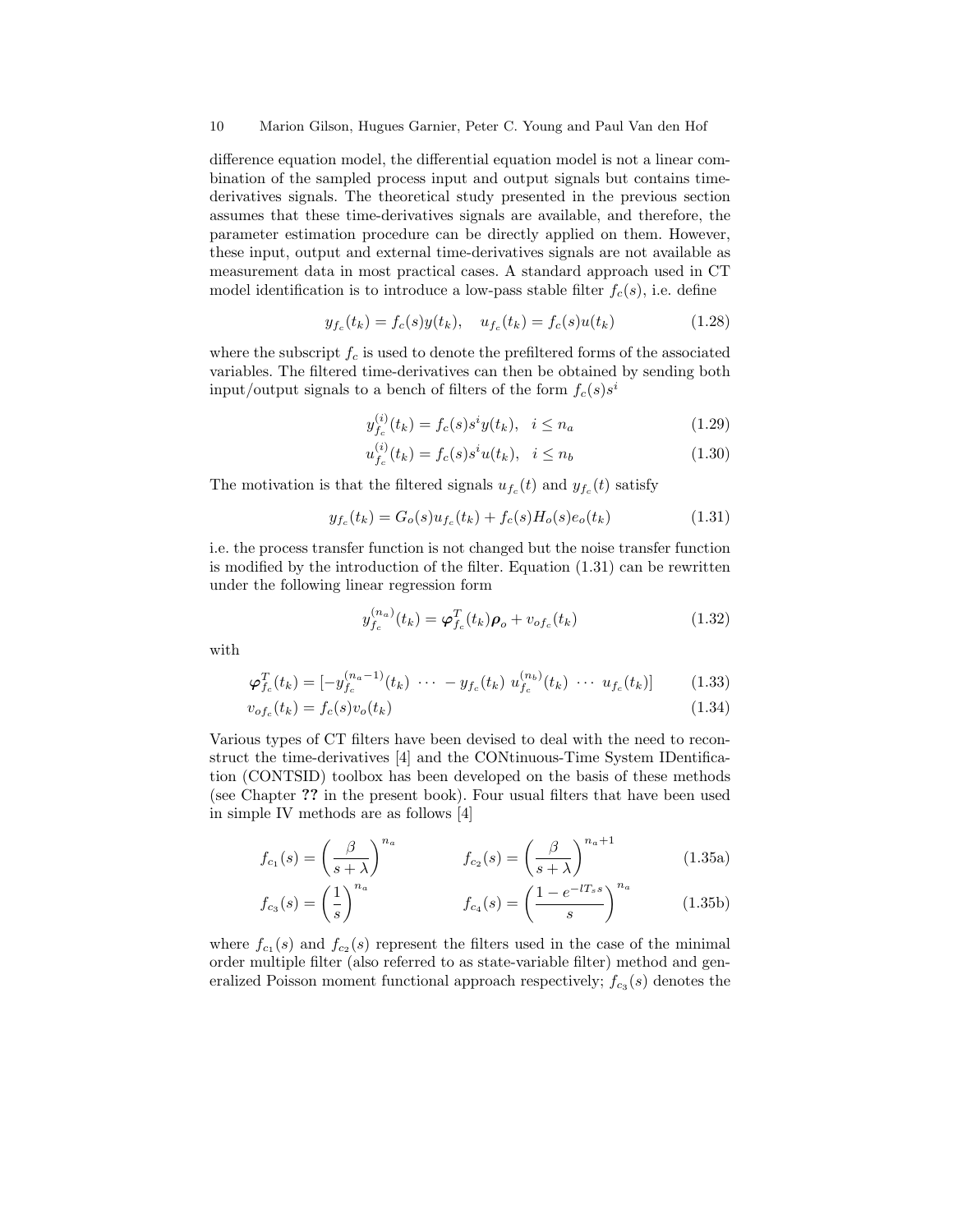usual multiple integral operation while  $f_{c_4}(s)$  is referred to as the linear integral filter. Note however that this list is not exhaustive. Moreover, it is clearly possible to select the prefilter  $f_c(s)$  in order to achieve some form of optimal IV estimation and this is considered later in Section 1.5.

For simplicity, it has been assumed above that the differential equation model (1.2) is initially at rest. However, note that, in the general case, the initial condition terms do not vanish in (1.32). Whether they require estimation or they can be neglected depends upon the selected signal pre-filtering method.

### Noise Modelling and Hybrid Filtering

The choice of the instruments and prefilter in the IV method affects the asymptotic variance, while consistency properties are generically secured by the IV implementation. It has been found that minor deviations from the optimal estimates of the polynomials required for the implementation of the auxiliary model and prefilters will normally only cause second-order effects in the resulting accuracy. Therefore, a reasonable IV estimator can be obtained if consistent, but not necessarily efficient estimates of the polynomials are utilized (see [9] for a discussion in the DT case). In addition, the computational procedures can be kept simple and tractable if linear regression estimates are used in the preliminary stages of the estimation.

Several bootstrap IV methods have been proposed, in an attempt to approximate the optimal IV method (see e.g.  $[9, 13, 21]$  for the open-loop situation and [7] for the closed-loop one). As explained in Section 1.5, the difference between open-loop and closed-loop cases lies in the input process signal which is correlated with the noise in the latter. Therefore, the instrumental variable vector must include IVs associated with the input as well as the output signal, and these must be correlated with the noise-free part of  $u(t)$ but uncorrelated with the noise on  $u(t)$  arising from the feedback loop.

Following the discussion in Section 1.2, CT models are estimated to represent the transfer between the external signal and the output, as well as for the transfer between the external signal and the input. And according to the hybrid model (1.2) we are using here, DT models are used to estimate the noise contribution.

From  $(1.27)$  and Section 1.5.2, the IV filter involves a filter  $f(s)$  required for handling the time-derivatives along with the CT process TF denominator polynomial and noise model contributions. As a result, the IV estimation will require hybrid filtering operations involving:

• a CT filter  $f(s) = f_c(s)$  needed to compute the time-derivatives (see (1.28) and also Chapter ?? in the present book).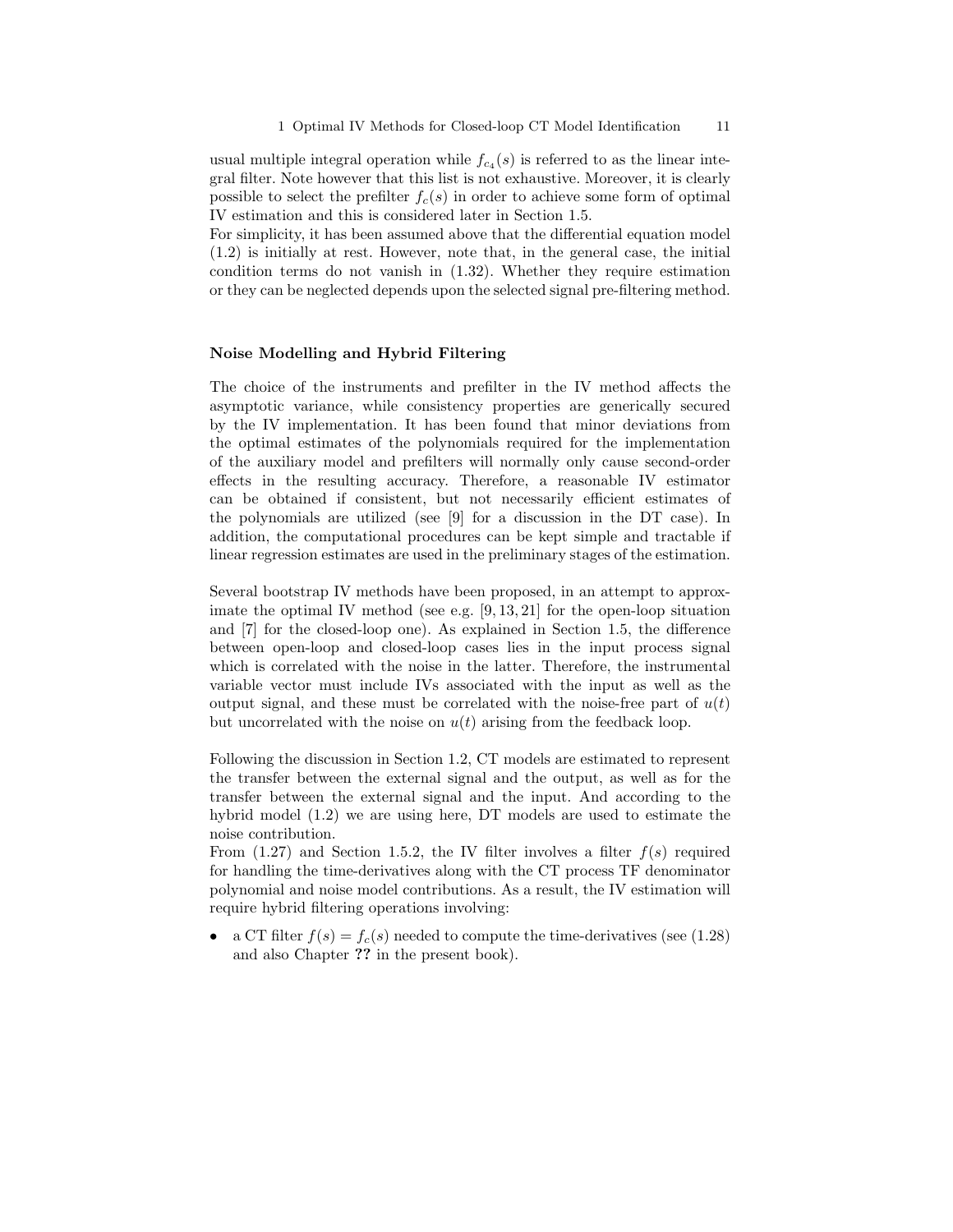- 12 Marion Gilson, Hugues Garnier, Peter C. Young and Paul Van den Hof
- a DT filtering operation needed to approximate the inverse of the CT process TF denominator polynomial and noise model contributions (see  $(1.27)$ , denoted from hereon as  $f_d(q^{-1}, \eta)$ .

To realize the optimal choices for the instruments, two alternatives are developed in the following sections: the first relies on multi-step algorithms while the second is based on iterative (adaptive) solutions. As we will see, the form of the CT and DT filters will differ according to the assumed true CT system model structures.

## 1.5.3 Multi-step Approximate Implementations of the Optimal IV Estimate

#### Two-step CLIVC2 algorithm

The two-step IV algorithm, denoted as CLIVC2, is based on the following CT ARX model

$$
\begin{cases}\nA_o(s)y(t_k) = B_o(s)u(t_k) + e_o(t_k) \\
\text{with } u(t_k) = r(t_k) - C_c(s)y(t_k)\n\end{cases}
$$
\n(1.36)

or its filtered version

$$
\begin{cases} y_{f_c}(t_k) = \frac{B_o(s)}{A_o(s)} u_{f_c}(t_k) + f_c(s) \frac{1}{A_o(s)} e(t_k) \\ \text{with } u_{f_c}(t_k) = r_{f_c}(t_k) - C_c(s) y_{f_c}(t_k) \end{cases} \tag{1.37}
$$

where we see that the noise model is constrained to include the process TF denominator polynomial  $A_o(s)$ .

In this particular case, the approximate optimal filter  $f_{clivcl}$  is composed of:

- the CT filter  $f_c(s)$ , which is chosen amongst the several options given in  $(1.35a)-(1.35b),$
- the DT filter  $f_d(q^{-1}) = 1$  since the noise model of the assumed CT ARX data generating system is  $H_o(s) = 1/A_o(s)$ .

Since the CT filter  $f_c(s)$  is chosen amongst several non-optimal filters, the resulting CLIVC2 algorithm is an approximate implementation of the optimal IV solution presented Section 1.5.1.

The outline of the CLIVC2 algorithm is then the following

1. Choose a CT pre-filter  $f_c(s)$  to compute  $y_{f_c}^{(i)}$  $y_{f_{c}}^{(i)}(t_{k}), \, u_{f_{c}}^{(i)}$  $f_c^{(i)}(t_k)$  and  $r_{f_c}^{(i)}$  $f_c^{(i)}(t_k)$ , for  $i \leq n_a$ .

Write the filtered CT ARX model structure as a linear regression

$$
y_{f_c}^{(n_a)}(t_k) = \varphi_{f_c}^T(t_k)\rho
$$
\n(1.38)

and obtain an estimate  $\hat{\rho}_1$  of  $\rho$  by the least squares method.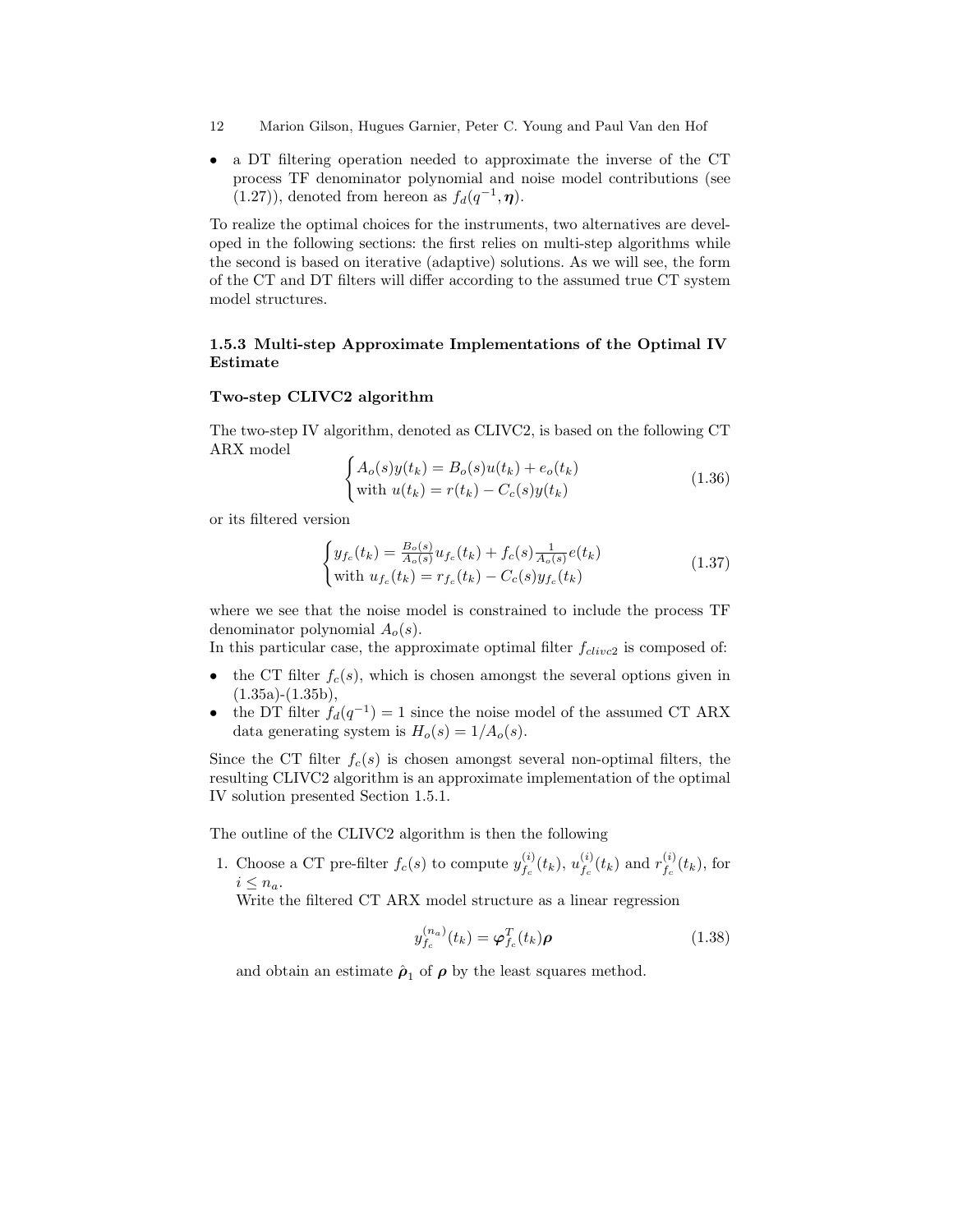2. Use this estimate  $\hat{\rho}_1$  along with the process model, as defined by,

$$
G(s,\hat{\boldsymbol{\rho}}_1) = \frac{B(s,\hat{\boldsymbol{\rho}}_1)}{A(s,\hat{\boldsymbol{\rho}}_1)},
$$

to generate the instruments  $\zeta_{f_c}(t_k, \hat{\rho}_1)$  using the following closed-loop auxiliary models

$$
\hat{x}_{f_c}(t_k, \hat{\boldsymbol{\rho}}_1) = \frac{G(s, \hat{\boldsymbol{\rho}}_1)}{1 + C_c(s)G(s, \hat{\boldsymbol{\rho}}_1)} r_{f_c}(t_k)
$$
\n(1.39)

$$
\hat{\nu}_{f_c}(t_k, \hat{\boldsymbol{\rho}}_1) = \frac{1}{1 + C_c(s)G(s, \hat{\boldsymbol{\rho}}_1)} r_{f_c}(t_k)
$$
\n(1.40)

$$
\zeta_{f_c}(t_k, \hat{\boldsymbol{\rho}}_1) = [-\hat{x}_{f_c}^{(n_a - 1)}(t_k, \hat{\boldsymbol{\rho}}_1) \cdots - \hat{x}_{f_c}(t_k, \hat{\boldsymbol{\rho}}_1) \n\hat{\nu}_{f_c}^{(n_b)}(t_k, \hat{\boldsymbol{\rho}}_1) \cdots \hat{\nu}_{f_c}(t_k, \hat{\boldsymbol{\rho}}_1)]^T
$$
\n(1.41)

 $\zeta_{f_c}(t_k, \hat{\boldsymbol{\rho}}_1)$  represents an estimate of the noise-free part of the regressor  $\varphi_{f_c}(t_k)$  and according to the notations used in Chapter ??, it will be denoted from hereon as  $\boldsymbol{\zeta}_{f_c}(t_k, \hat{\boldsymbol{\rho}}_1) = \hat{\boldsymbol{\varphi}}_{f_c}(t_k, \hat{\boldsymbol{\rho}}_1).$ 

Using the instrument  $\phi_{f_c}(t_k, \hat{\rho}_1)$  and the prefilter  $f_d(q^{-1}, \eta) = 1$ , determine the IV estimate in (1.38) as

$$
\hat{\boldsymbol{\rho}}_{clivc2} = \left[ \sum_{k=1}^{N} \hat{\boldsymbol{\varphi}}_{f_{clivc2}}(t_k, \hat{\boldsymbol{\rho}}_1) \boldsymbol{\varphi}_{f_{clivc2}}^T(t_k) \right]^{-1} \left[ \sum_{k=1}^{N} \hat{\boldsymbol{\varphi}}_{f_{clivc2}}(t_k, \hat{\boldsymbol{\rho}}_1) y_{f_{clivc2}}^{(n_a)}(t_k) \right],
$$
\n(1.42)

where  $f_{clivc2}(s) = f_c(s)$  here.

Remark 1.1. In contrast to the discrete-time case, a high-order least squares estimator should not be used in the first step of the continuous-time system identification procedure because of the numerical errors induced by the simulation method required for the generation of the filtered variables in (1.33) and (1.41).

## Four-step CLIVC4 algorithm

Although the process parameter estimates from the CLIVC2 algorithm are consistent, it is worthwhile considering improved noise model estimation in order to construct an estimator with a smaller variance (closer to the optimal solution). One improvement is to assume the following CT ARARX model structure

$$
\begin{cases} A_o(s)y(t_k) = B_o(s)u(t_k) + \frac{1}{D_o(s)}e_o(t_k) \\ \text{with } u(t_k) = r(t_k) - C_c(s)y(t_k) \end{cases}
$$
 (1.43)

or its filtered version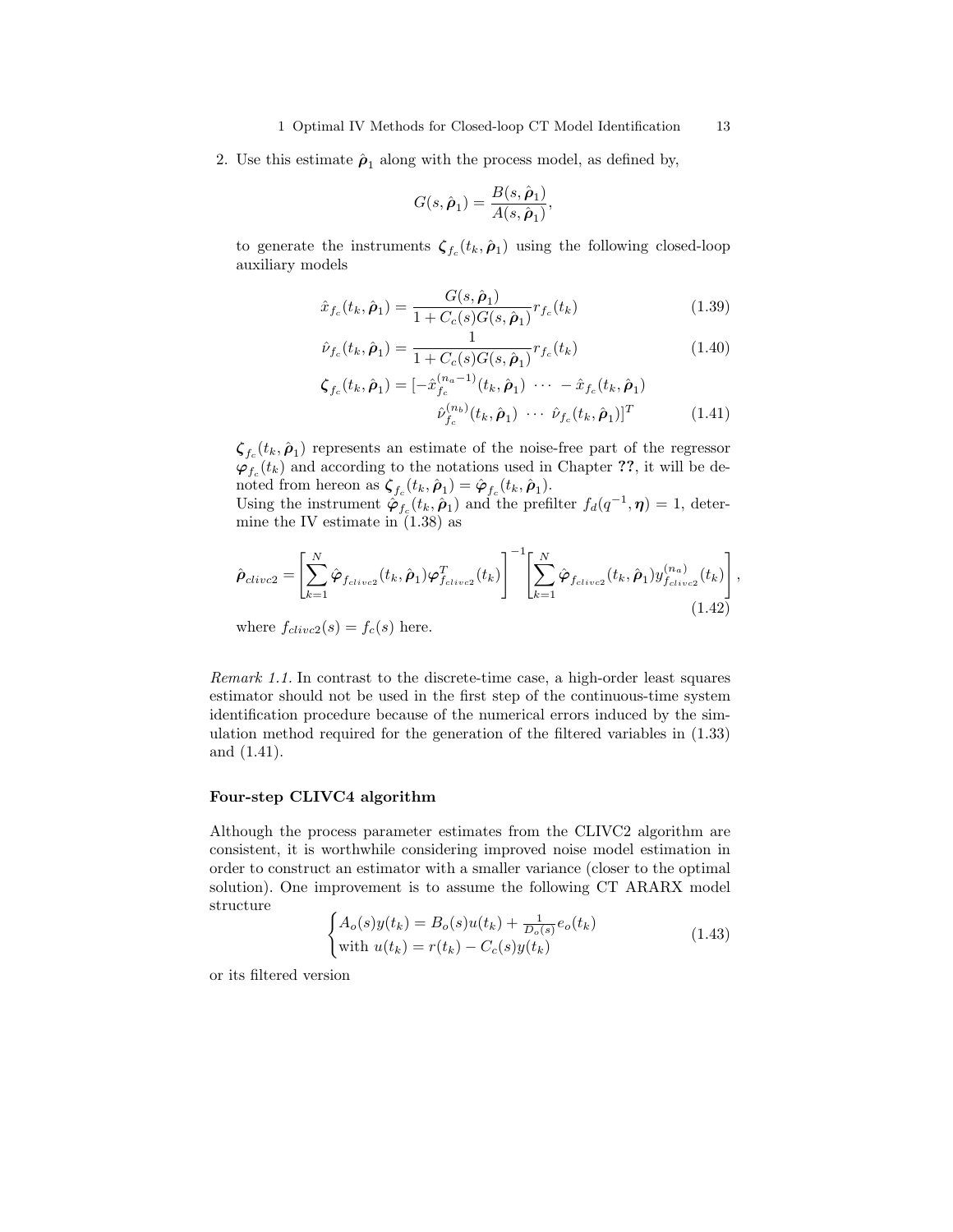14 Marion Gilson, Hugues Garnier, Peter C. Young and Paul Van den Hof

$$
\begin{cases} y_{f_c}(t_k) = \frac{B_o(s)}{A_o(s)} u_{f_c}(t_k) + f_c(s) \frac{1}{A_o(s)D_o(s)} e_o(t_k) \\ \text{with } u_{f_c}(t_k) = r_{f_c}(t_k) - C_c(s) y_{f_c}(t_k) \end{cases} \tag{1.44}
$$

where we see that the noise model is also constrained to include the TF denominator polynomial  $A_o(s)$ .

In this particular case, the approximate optimal filter  $f_{clivcl}$  is composed of:

- the CT filter  $f_c(s)$ , which is chosen amongst the several options given in  $(1.35a)-(1.35b),$
- the DT filter  $f_d(q^{-1}, \eta) = 1/D(q^{-1}, \eta)$  (AR model of order to be chosen or identified) since the noise model of the assumed CT ARARX data generating CT system is  $H_o(s) = 1/A_o(s)D_o(s)$ .

As a result, the proposed CLIVC4 algorithm is then based on the following CT hybrid ARARX model structure [7]

$$
\begin{cases} A(s,\boldsymbol{\rho})y(t_k) = B(s,\boldsymbol{\rho})u(t_k) + \frac{1}{D(q^{-1},\boldsymbol{\eta})}e(t_k) \\ \text{with } u(t_k) = r(t_k) - C_c(s)y(t_k) \end{cases}
$$
(1.45)

Note that in the above equation, we are mixing discrete and continuous-time operators somewhat informally in order to indicate the hybrid computational nature of the estimation problem being considered here. Thus, operations such as,

$$
\frac{B(s,\boldsymbol{\rho})}{A(s,\boldsymbol{\rho})}u(t_k)
$$

imply that the input variable  $u(t_k)$  is interpolated in some manner. This is to allow for the intersample behaviour that is not available from the sampled data and so has to be inferred in order to allow for the continuous-time numerical integration of the associated differential equations. For such integration, the discretization interval will be varied, dependent on the numerical method employed, but it will usually be much smaller than the sampling interval  $T_s$  (see Chapter ?? in the present book).

This proposed solution may be seen as an extension of the four-step IV technique for open-loop DT model identification (IV4) [9] to the CT hybrid closed-loop framework. The difference between both algorithm is that in the CT version, a filter is needed to handle the time-derivatives problem. As previously, since it is carried out by a CT filter  $f_c(s)$  chosen amongst several non-optimal filters, the resulting CLIVC4 algorithm is an approximate implementation of the optimal IV solution presented in Section 1.5.1.

The outline of the CLIVC4 algorithm is as follows:

1. Choose a CT pre-filter  $f_c(s)$  to compute  $y_{f_c}^{(i)}$  $y_{f_{c}}^{(i)}(t_{k}), \, u_{f_{c}}^{(i)}$  $f_c^{(i)}(t_k)$  and  $r_{f_c}^{(i)}$  $f_c^{(i)}(t_k)$ , for  $i \leq n_a$ .

Write the filtered model structure as a linear regression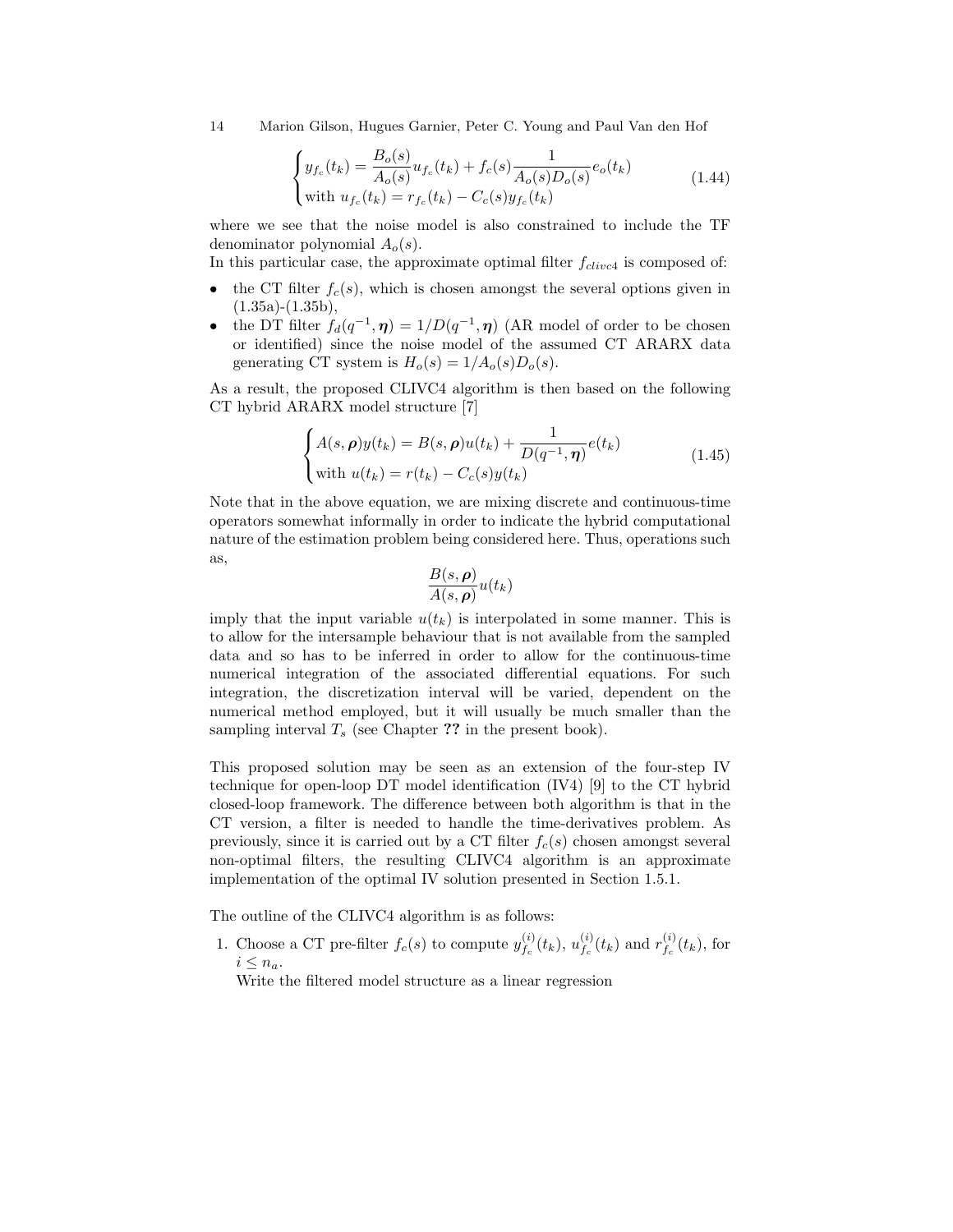1 Optimal IV Methods for Closed-loop CT Model Identification 15

$$
y_{f_c}^{(n_a)}(t_k) = \boldsymbol{\varphi}_{f_c}^T(t_k)\boldsymbol{\rho}.\tag{1.46}
$$

Obtain an estimate  $\hat{\rho}_1$  of  $\rho$  by the least squares method and use this to define the corresponding CT transfer function  $G(s, \hat{\rho}_1)$ .

2. Generate the instruments  $\zeta_{f_c}(t_k, \hat{\rho}_1) = \hat{\varphi}_{f_c}(t_k, \hat{\rho}_1)$  using the closed-loop auxiliary models as in (1.41).  $\hat{\varphi}_{fc}(t_k, \hat{\rho}_1)$  represents an estimate of the noise-free part of the filtered regressor  $\boldsymbol{\varphi}_{f_c}(t_k)$ . Determine the IV estimate of  $\rho$  in (1.46) as

$$
\hat{\rho}_2 = \left[ \sum_{k=1}^N \hat{\varphi}_{f_c}(t_k, \hat{\rho}_1) \varphi_{f_c}^T(t_k) \right]^{-1} \left[ \sum_{k=1}^N \hat{\varphi}_{f_c}(t_k, \hat{\rho}_1) y_{f_c}^{(n_a)}(t_k) \right] \tag{1.47}
$$

and use this to define the corresponding CT transfer function  $G(s, \hat{\rho}_2)$ .

3. Let  $\hat{w}(t_k) = y_{f_c}^{(n_a)}$  $f_c^{(n_a)}(t_k) - \varphi_{f_c}^T(t_k)\hat{\rho}_2$ . Now, an AR model<sup>5</sup> of order  $2n_a$  can be postulated for  $\hat{w}(t_k)$ :

$$
f_d(q^{-1}, \hat{\boldsymbol{\eta}})\hat{w}(t_k) = e(t_k)
$$

and then  $f_d(q^{-1}, \hat{\eta})$  can be estimated using the least squares method. 4. Generate the instruments  $\zeta_{f_c}(t_k, \hat{\rho}_2) = \hat{\varphi}_{f_c}(t_k, \hat{\rho}_2)$  as

$$
\hat{\boldsymbol{\varphi}}_{f_c}(t_k, \hat{\boldsymbol{\rho}}_2) = [-\hat{x}_{f_c}^{(n_a - 1)}(t_k, \hat{\boldsymbol{\rho}}_2) \cdots - \hat{x}_{f_c}(t_k, \hat{\boldsymbol{\rho}}_2) \n\hat{\nu}_{f_c}^{(n_b)}(t_k, \hat{\boldsymbol{\rho}}_2) \cdots \hat{\nu}_{f_c}(t_k, \hat{\boldsymbol{\rho}}_2)]^T
$$
\n(1.48)

where  $\hat{x}_{f_c}(t_k, \hat{\rho}_2)$  and  $\hat{\nu}_{f_c}(t_k, \hat{\rho}_2)$  are the estimated noise-free output of the closed-loop auxiliary models computed as in  $(1.39)-(1.40)$  on the basis of  $G(s, \hat{\boldsymbol{\rho}}_2)$ .

Using these instruments  $\hat{\varphi}_{f_c}(t_k, \hat{\rho}_2)$  and the prefilter  $f_d(q^{-1}, \hat{\eta})$ , determine the IV estimate of  $\rho$  in (1.46) as

$$
\hat{\rho}_{clivc4} = \left[ \sum_{k=1}^{N} \hat{\varphi}_{f_{clivc4}}(t_k, \hat{\rho}_2) \varphi_{f_{clivc4}}^T(t_k) \right]^{-1} \left[ \sum_{k=1}^{N} \hat{\varphi}_{f_{clivc4}}(t_k, \hat{\rho}_2) y_{f_{clivc4}}^{(n_a)}(t_k) \right]
$$
\n(1.49)

where

$$
\hat{\boldsymbol{\varphi}}_{f_{clive4}}(t_k, \hat{\boldsymbol{\rho}}_2) = f_d(q^{-1}, \hat{\boldsymbol{\eta}}) \hat{\boldsymbol{\varphi}}_{f_c}(t_k, \hat{\boldsymbol{\rho}}_2), \tag{1.50}
$$

$$
\boldsymbol{\varphi}_{f_{clivcl}}(t_k) = f_d(q^{-1}, \hat{\boldsymbol{\eta}}) \boldsymbol{\varphi}_{f_c}(t_k), \qquad (1.51)
$$

and 
$$
y_{f_{clive4}}^{(n_a)}(t_k) = f_d(q^{-1}, \hat{\boldsymbol{\eta}}) y_{f_c}^{(n_a)}(t_k).
$$
 (1.52)

<sup>5</sup> Or the AR order can be identified using a model order identification method, such as the Akaike information criterion (AIC).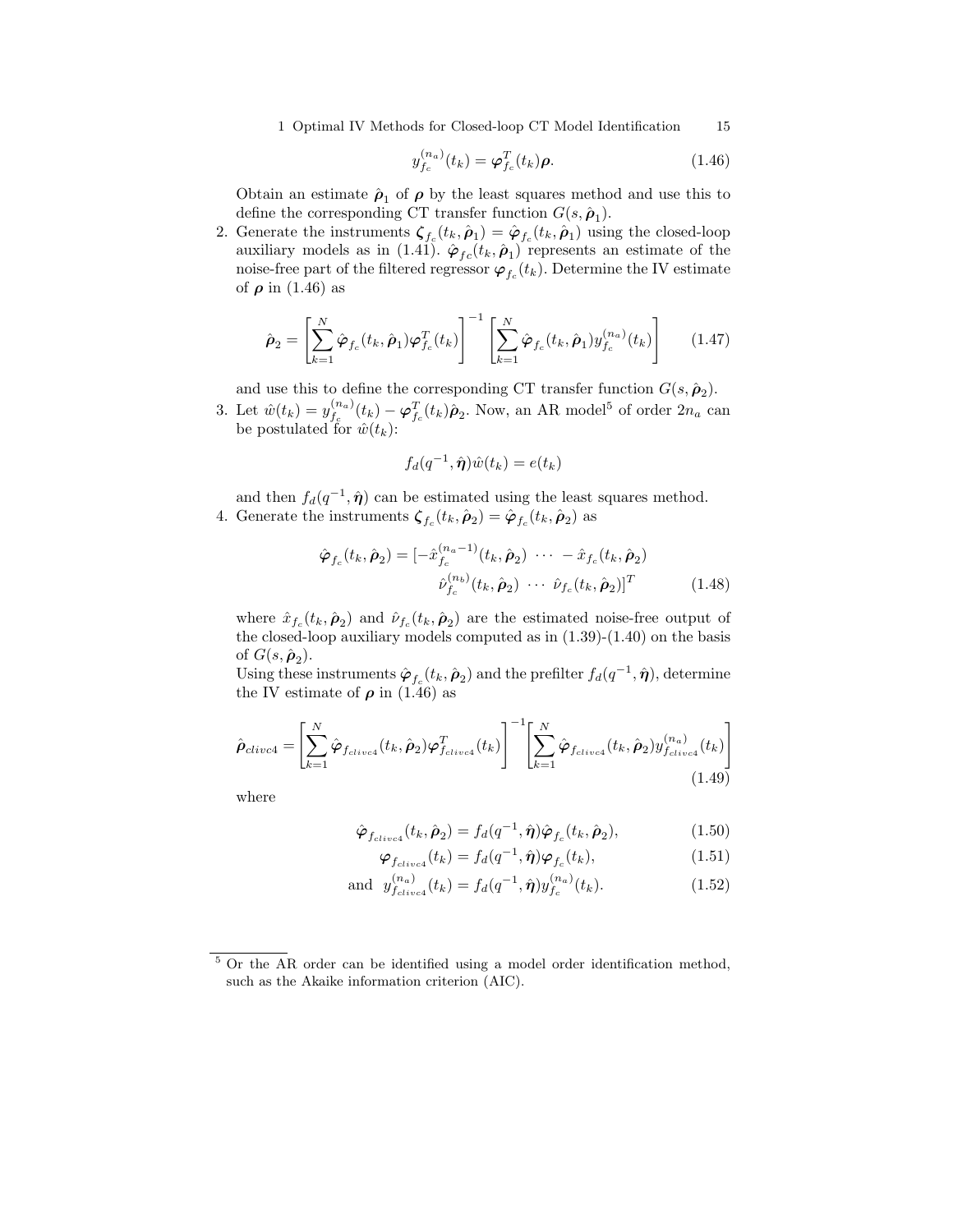16 Marion Gilson, Hugues Garnier, Peter C. Young and Paul Van den Hof

#### 1.5.4 Iterative Implementations of the Optimal IV Estimate

In the previous algorithms, the filter  $f_c(s)$  used to compute the time-derivative signals, is fixed a priori by the user and is not included into the design variables of the method. Furthermore, the CLIVC2 and CLIVC4 approaches rely on a noise model that is constrained to include the process TF denominator polynomial (see (1.43)).

An alternative approach is to consider instead, a CT Box-Jenkins (BJ) transfer function (TF) model defined as follows

$$
\begin{cases}\ny(t_k) = \frac{B_o(s)}{A_o(s)}u(t_k) + \frac{C_o(s)}{D_o(s)}e_o(t_k) \\
\text{with } u(t_k) = r(t_k) - C_c(s)y(t_k)\n\end{cases} \tag{1.53}
$$

For most practical purposes, this model is the most natural one to use since it does not constrain the process and the noise models to have common denominator polynomials. It also has the advantage that the maximum likelihood estimates of the process model parameters are asymptotically independent of the noise model parameter estimates (see Chapter ?? in this book and [10]). The problem introduced by considering (1.53), however, is that the model is non-linear-in-the-parameters so that simple IV estimation cannot be directly applied.

Fortunately, this problem of nonlinear estimation can be overcome by designing an iterative estimation algorithm on the basis of the procedures used in the refined instrumental variable (RIV) algorithm [8, 21, 22, 25] and its CT equivalent, the refined instrumental variable for continuous system (RIVC) algorithm [26], as discussed fully in Chapter ??, suitably extended to handle the closed-loop identification case.

Following the usual Prediction Error Minimization (PEM) approach in the present hybrid situation (which is ML estimation because of the Gaussian assumptions on  $e(t_k)$ , a suitable error function  $\varepsilon(t_k)$ , at the kth sampling instant, is given by

$$
\varepsilon(t_k) = \frac{D_o(s)}{C_o(s)} \left\{ y(t_k) - \frac{B_o(s)}{A_o(s)} u(t_k) \right\}
$$

which can be written as

$$
\varepsilon(t_k) = \frac{D_o(s)}{C_o(s)} \left\{ \frac{1}{A_o(s)} \left[ A_o(s) y(t_k) - B_o(s) u(t_k) \right] \right\}
$$
(1.54)

where the CT prefilter  $D_o(s)/C_o(s)$  will be recognized as the inverse of the continuous-time auto-regressive moving average (CARMA) noise model in 1.53.

Minimization of a least squares criterion function in  $\varepsilon(t_k)$ , measured at the sampling instants, provides the basis for stochastic estimation. However, since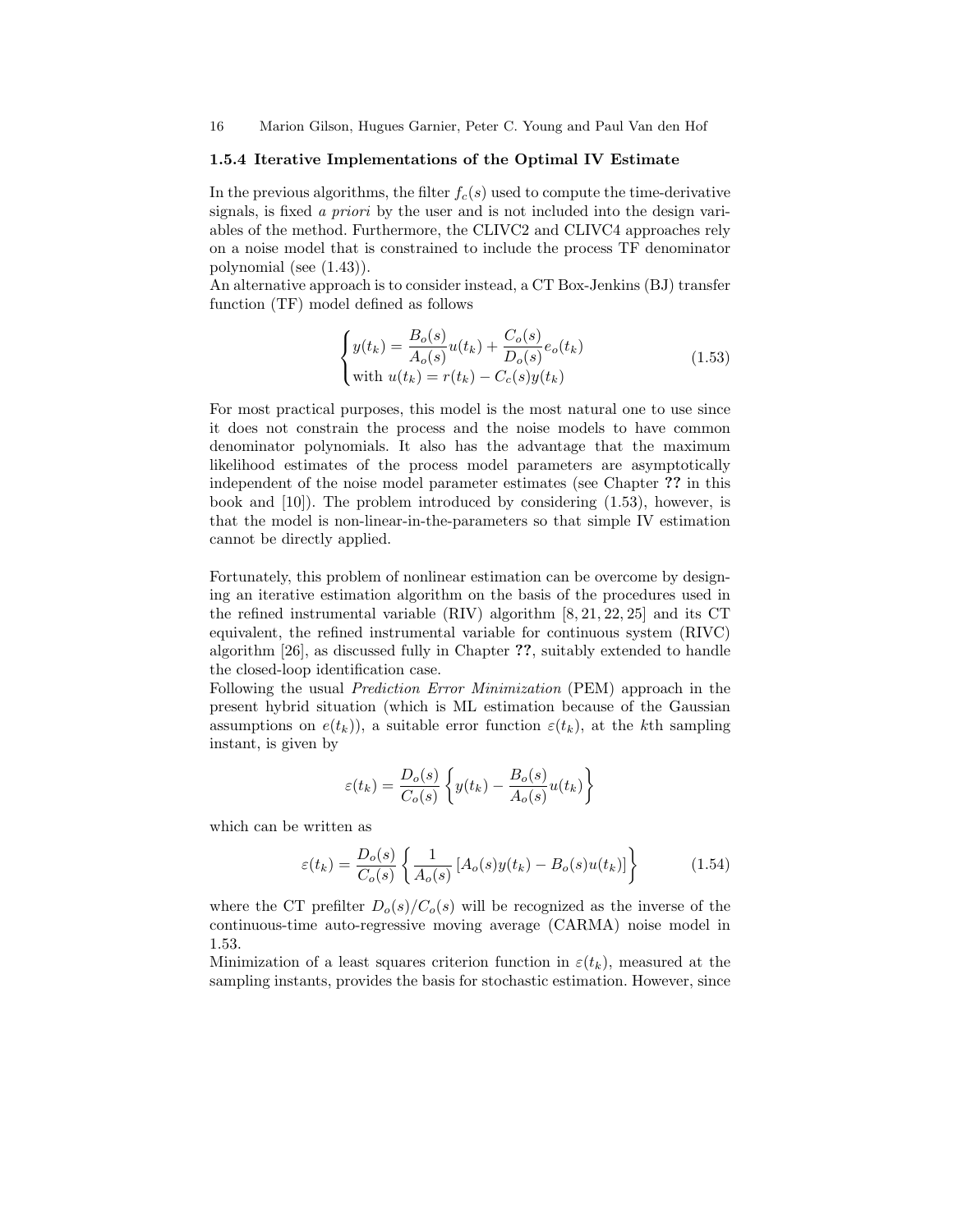the polynomial operators commute in this linear case, (1.54) can be considered in the alternative form,

$$
\varepsilon(t_k) = A_o(s)y_f(t_k) - B_o(s)u_f(t_k)
$$
\n(1.55)

where  $y_f(t_k)$  and  $u_f(t_k)$  represent the sampled outputs of the complete CT prefiltering operation

$$
y_f(t_k) = \frac{1}{A_o(s)} \frac{D_o(s)}{C_o(s)} y(t_k),
$$
\n(1.56)

$$
u_f(t_k) = \frac{1}{A_o(s)} \frac{D_o(s)}{C_o(s)} u(t_k).
$$
\n(1.57)

In this particular case, the optimal filter  $f_{clrive}$  is composed of:

- $f_c(s, \rho) = 1/A(s, \rho)$  which is used to generate the time-derivatives,
- $f_d(q^{-1}, \eta) = D(q^{-1}, \eta) / C(q^{-1}, \eta)$  since the noise model of the assumed CT BJ data generating system is  $H_o(s) = C_o(s)/D_o(s)$ .

As a result, the proposed CLRIVC algorithm is then based on the following CT hybrid Box-Jenkins model structure

$$
\begin{cases}\ny(t_k) = \frac{B(s, \rho)}{A(s, \rho)} u(t_k) + \frac{C(q^{-1}, \eta)}{D(q^{-1}, \eta)} e(t_k) \\
\text{with } u(t_k) = r(t_k) - C_c(s)y(t_k)\n\end{cases} \tag{1.58}
$$

It involves an iterative (or relaxation) algorithm in which, at each iteration, the auxiliary model (see previously Section 1.4.2) used to generate the instrumental variables, as well as the associated prefilters, are updated, based on the parameter estimates obtained at the previous iteration.

### Iterative CLRIVC Algorithm

The outline of the CLRIVC algorithm is as follows:

1. Set  $C(q^{-1}, \hat{\eta}^0) = D(q^{-1}, \hat{\eta}^0) = 1$ . Choose an initial CT pre-filter  $f_c(s)$  to compute  $y_{t_{-}}^{(i)}$  $_{f_{c}}^{(i)}(t_{k}),\,u_{f_{c}}^{(i)}$  $f_c^{(i)}(t_k)$  and  $r_{f_c}^{(i)}$  $f_c^{(i)}(t_k)$ , for  $i \leq n_a$ .

From the linear model structure (1.55), generate an initial estimate  $\hat{\rho}^0$  of  $\rho$  using e.g. the CLSRIVC algorithm (see next section): the corresponding TF is denoted by  $G(s, \hat{\boldsymbol{\rho}}^0)$ . Use this initial estimate to define the CT prefilter  $f_c(s, \hat{\boldsymbol{\rho}}^0) = 1/A(s, \hat{\boldsymbol{\rho}}^0)$ , and set  $j = 1$ .

- 2. Iterative estimation.
	- for  $j = 1$  : convergence
	- a) Generate the filtered instrumental variables  $\zeta_{f_c}(t_k, \hat{\rho}^{j-1})$  =  $\hat{\varphi}_{f_c}(t_k, \hat{\rho}^{j-1})$  from the estimates of the noise-free input and output variables using the following closed-loop auxiliary models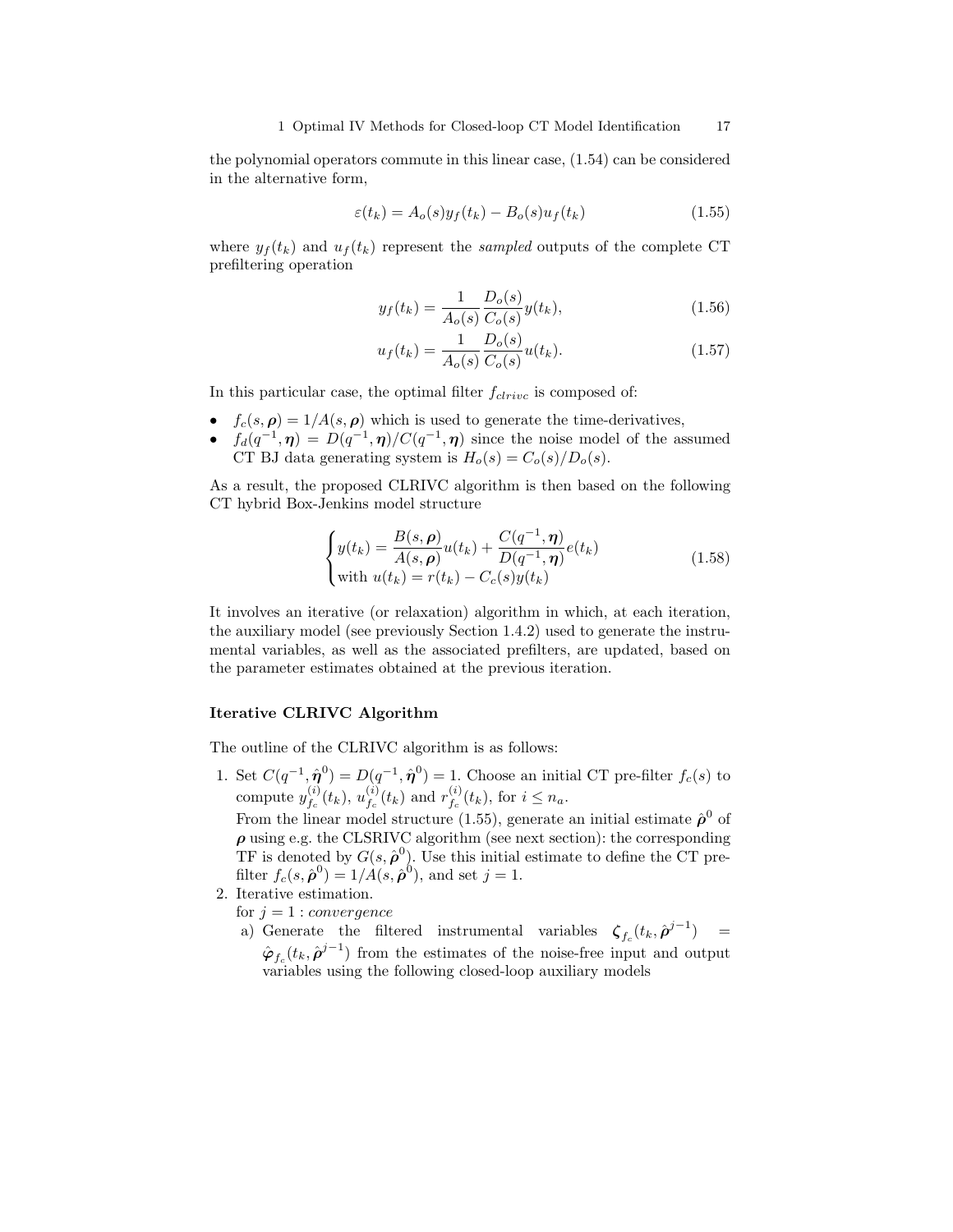18 Marion Gilson, Hugues Garnier, Peter C. Young and Paul Van den Hof

$$
\hat{x}_{f_c}(t_k, \hat{\boldsymbol{\rho}}^{j-1}) = \frac{G(s, \hat{\boldsymbol{\rho}}^{j-1})}{1 + C_c(s)G(s, \hat{\boldsymbol{\rho}}^{j-1})} r_{f_c}(t_k)
$$
\n(1.59)

$$
\hat{\nu}_{f_c}(t_k, \hat{\boldsymbol{\rho}}^{j-1}) = \frac{1}{1 + C_c(s)G(s, \hat{\boldsymbol{\rho}}^{j-1})} r_{f_c}(t_k)
$$
\n(1.60)

$$
\hat{\varphi}_{f_c}(t_k, \hat{\boldsymbol{\rho}}^{j-1}) = [-\hat{x}_{f_c}^{(n_a-1)}(t_k, \hat{\boldsymbol{\rho}}^{j-1}) \cdots - \hat{x}_{f_c}(t_k, \hat{\boldsymbol{\rho}}^{j-1})
$$

$$
\hat{\nu}_{f_c}^{(n_b)}(t_k, \hat{\boldsymbol{\rho}}^{j-1}) \cdots \hat{\nu}_{f_c}(t_k, \hat{\boldsymbol{\rho}}^{j-1})]^T
$$
(1.61)

where the CT filter is given as

$$
f_c(s,\hat{\boldsymbol{\rho}}^{j-1}) = \frac{1}{A(s,\hat{\boldsymbol{\rho}}^{j-1})}.
$$

Use this filter to compute  $y_f^{(i)}$  $f_c^{(i)}(t_k, \hat{\boldsymbol{\rho}}^{j-1})$  and  $u_{f_c}^{(i)}$  $_{f_c}^{(i)}(t_k, \hat{\boldsymbol{\rho}}^{j-1}),$  for  $i \leq n_a$ and update the filtered regression filter

$$
\varphi_{f_c}(t_k, \hat{\boldsymbol{\rho}}^{j-1}) = [-y_{f_c}^{(n_a-1)}(t_k, \hat{\boldsymbol{\rho}}^{j-1}) \cdots - y_{f_c}(t_k, \hat{\boldsymbol{\rho}}^{j-1})
$$

$$
u_{f_c}^{(n_b)}(t_k, \hat{\boldsymbol{\rho}}^{j-1}) \cdots u_{f_c}(t_k, \hat{\boldsymbol{\rho}}^{j-1})]^T
$$
(1.62)

b) Obtain an optimal estimate of the noise model parameter vector  $\eta^j$ based on the estimated noise sequence

$$
\hat{\boldsymbol{\xi}}(t_k) = y(t_k) - \hat{x}(t_k, \hat{\boldsymbol{\rho}}^{j-1})
$$
\n(1.63)

using a selected ARMA estimation algorithm and use this to define the corresponding TF:  $H(q^{-1}, \hat{\pmb{\eta}}^j)$ .

c) Use the estimated noise model parameters in  $\hat{\eta}^j$  to define the DT filter  $f_d(q^{-1}, \hat{\boldsymbol{\eta}}^j)$ , which takes the form

$$
f_d(q^{-1}, \hat{\boldsymbol{\eta}}^j) = \frac{D(q^{-1}, \hat{\boldsymbol{\eta}}^j)}{C(q^{-1}, \hat{\boldsymbol{\eta}}^j)}
$$

Then, sample the filtered derivative signals at the discrete-time sampling interval  $T_s$  and prefilter these by the discrete-time filter  $f_d(q^{-1}, \hat{\boldsymbol{\eta}}^j).$ 

d) Based on these prefiltered data, generate an updated estimate  $\hat{\rho}^j$  of the process model parameter vector as

$$
\hat{\boldsymbol{\rho}}^j = \left[ \sum_{k=1}^N \hat{\boldsymbol{\varphi}}_{f_{clrive}}(t_k, \hat{\boldsymbol{\rho}}^{j-1}) \boldsymbol{\varphi}_{f_{clrive}}^T(t_k, \hat{\boldsymbol{\rho}}^{j-1}) \right]^{-1}
$$

$$
\left[ \sum_{k=1}^N \hat{\boldsymbol{\varphi}}_{f_{clrive}}(t_k, \hat{\boldsymbol{\rho}}^{j-1}) y_{f_{clrive}}^{(n_a)}(t_k, \hat{\boldsymbol{\rho}}^{j-1}) \right] \tag{1.64}
$$

where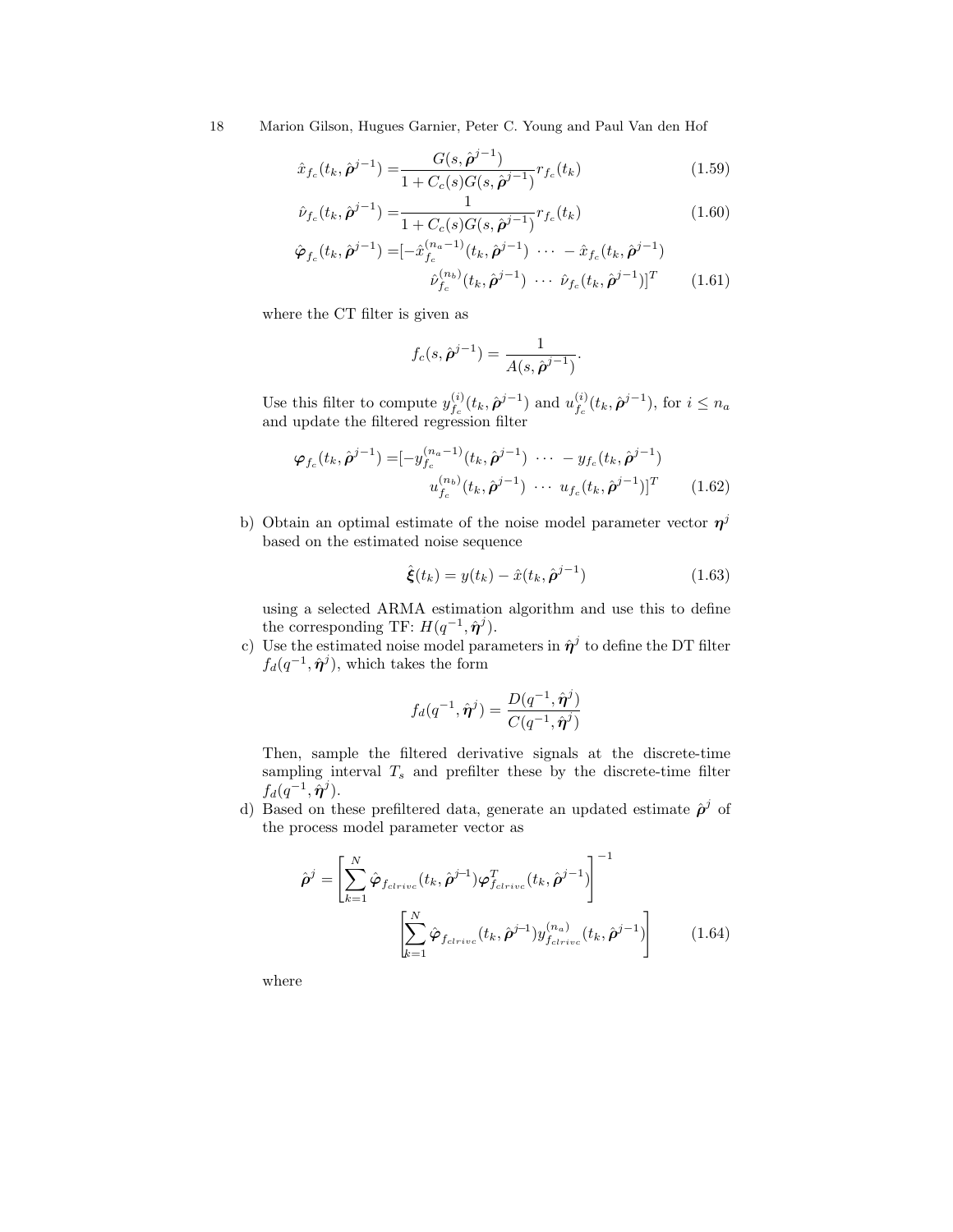1 Optimal IV Methods for Closed-loop CT Model Identification 19

$$
\hat{\varphi}_{f_{clrive}}(t_k, \hat{\rho}^{j-1}) = f_d(q^{-1}, \hat{\eta}^j) \hat{\varphi}_{f_c}(t_k, \hat{\rho}^{j-1}), \tag{1.65}
$$

$$
\boldsymbol{\varphi}_{f_{clrive}}(t_k, \hat{\boldsymbol{\rho}}^{j-1}) = f_d(q^{-1}, \hat{\boldsymbol{\eta}}^j) \boldsymbol{\varphi}_{f_c}(t_k, \hat{\boldsymbol{\rho}}^{j-1}), \tag{1.66}
$$

$$
y_{f_{clrive}}^{(n_a)}(t_k, \hat{\boldsymbol{\rho}}^{j-1}) = f_d(q^{-1}, \hat{\boldsymbol{\eta}}^j) y_{f_c}^{(n_a)}(t_k, \hat{\boldsymbol{\rho}}^{j-1}) \tag{1.67}
$$

Together with the estimate  $\hat{\eta}^j$  of the noise model parameter estimate from step (2b), this provides the estimate  $\hat{\boldsymbol{\theta}}^j$  of the composite parameter vector at the jth iteration.

3. After the convergence of the iterations is complete, compute the estimated parametric error covariance matrix  $\hat{\mathbf{P}}_{\rho}$ , associated with the converged estimate  $\hat{\rho}$  of the system model parameter vector, from the expression (see Chapter ?? in this book),

$$
\hat{\mathbf{P}}_{\rho} = \hat{\sigma}_e^2 \left[ \sum_{k=1}^N \hat{\boldsymbol{\varphi}}_{f_{clrive}}(t_k, \hat{\boldsymbol{\rho}}) \hat{\boldsymbol{\varphi}}_{f_{clrive}}^T(t_k, \hat{\boldsymbol{\rho}}) \right]^{-1} \tag{1.68}
$$

where  $\hat{\varphi}_{f_{clrive}}(t_k, \hat{\rho})$  is the IV vector obtained at convergence and  $\hat{\sigma}_e^2$  is the estimated residual variance.

## Simplified Iterative CLSRIVC Algorithm

It will be noted that the above formulation of the CLRIVC estimation problem is considerably simplified if it is assumed in the CT BJ model structure that the additive noise is white, i.e.  $C_o(s) = D_o(s) = 1$ . In this case, the assumed model structure is a CT hybrid OE model given as

$$
\begin{cases}\ny(t_k) = \frac{B(s, \rho)}{A(s, \rho)}u(t_k) + e(t_k) \\
\text{with } u(t_k) = r(t_k) - C_c(s)y(t_k)\n\end{cases} \tag{1.69}
$$

The simplified CLRIVC (denoted as CLSRIVC) algorithm may be used here; the estimation only involves the parameters in the  $A(s, \rho)$  and  $B(s, \rho)$  polynomials and the optimal filter  $f_{clsrive}$  involves:

- the CT filter  $f_s(s, \rho) = 1/A(s, \rho)$ ,
- the DT filter  $f_d(q^{-1}, \eta) = 1$  since the noise model of the associated CT OE data generating system is  $H_o(s) = 1$ .

Consequently, the main steps in the CLSRIVC algorithm are the same as those in the CLRIVC algorithm, except that the noise model estimation and subsequent discrete-time prefiltering in steps (2b) and (2c) of the iterative procedure are no longer required and are omitted.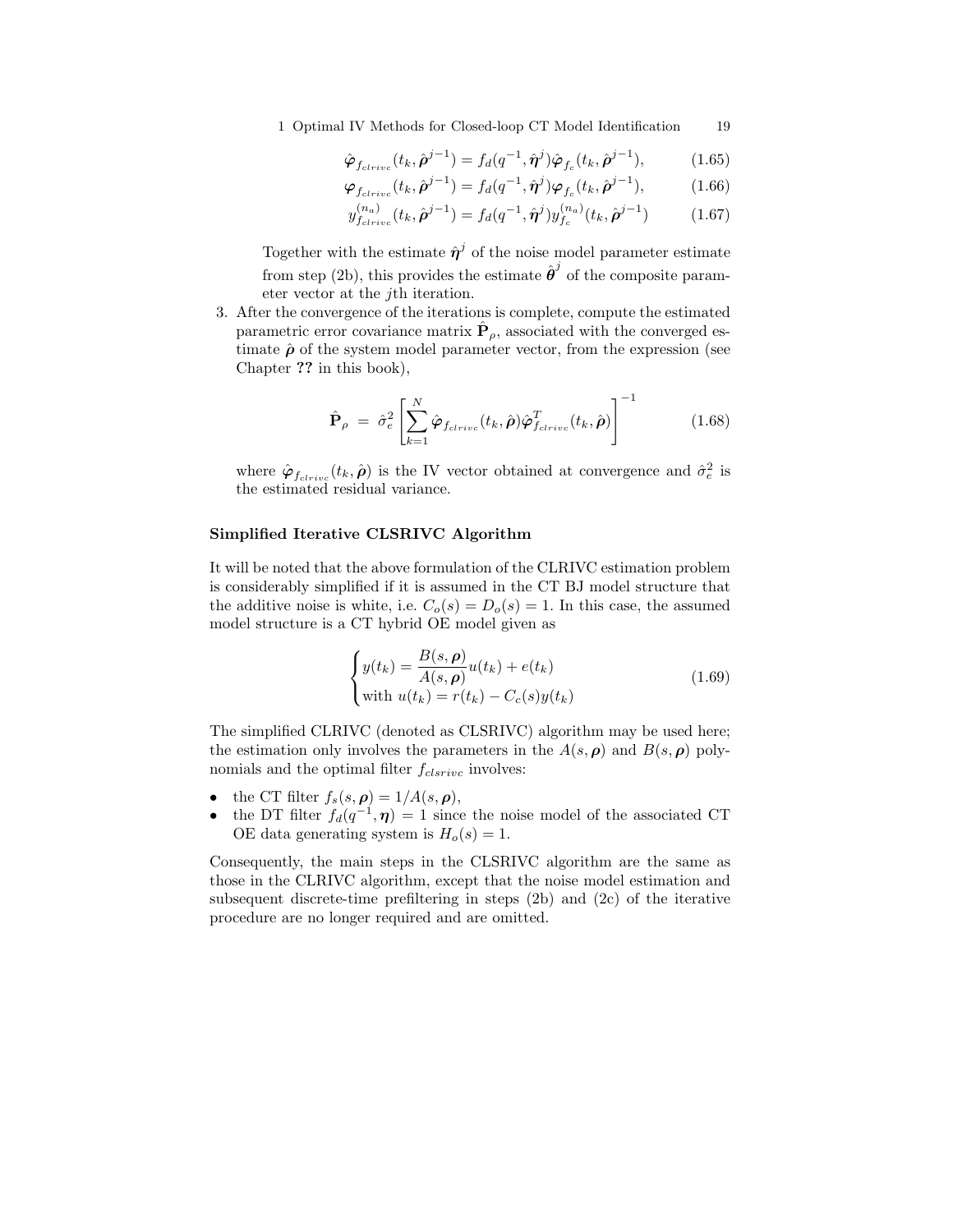#### Comments

1. Note that the IV vector used in (1.64) should be written as

$$
\hat{\boldsymbol{\varphi}}_{f_{clrive}}(t_k, \hat{\boldsymbol{\rho}}^{j-1}) = \hat{\boldsymbol{\varphi}}_{f_{clrive}}(t_k, \hat{\boldsymbol{\rho}}^{j-1}, \hat{\boldsymbol{\eta}}^j)
$$
(1.70)

because the instrumental variables are prefiltered and therefore are a function of both the system parameter estimates at the previous iteration and the most recent noise model parameter estimates (see algorithm). For simplicity, however, these additional arguments are omitted in the algorithm.

- 2. The fact that the ARMA noise model estimation is carried out separately on the basis of the estimated noise signal  $\xi(t_k)$  obtained from the IV part of the estimation algorithm in (1.63), implies that the system and noise model parameters are statistically independent (see Chapter ?? for a thorough analysis).
- 3. The initial selection of  $A(s, \hat{\boldsymbol{\rho}}^0)$  does not have to be particularly accurate provided the prefilter  $f_c(s, \hat{\rho}^0)$  based on it does not seriously attenuate any signals within the pass-band of the system being modelled (see Chapter ??).
- 4. These bootstrap algorithms (CLIVC2, CLIVC4, CLRIVC, CLSRIVC) require knowledge of the controller. However, when it is unknown, another solution may be used to build up the instrumental vector which satisfies the optimal conditions (1.27). Indeed, the noise-free estimation of this instrumental vector can be achieved by using the two closed-loop transfers between  $r(t_k)$ ,  $u(t_k)$  and between  $r(t_k)$ ,  $y(t_k)$  instead of the open-loop one (between  $u(t_k)$  and  $y(t_k)$ ). The second step consists then in identifying the two closed-loop transfers  $G_{yr}(s, \rho)$  and  $G_{ur}(s, \rho)$  to compute the instruments as

$$
\hat{x}(t_k, \hat{\boldsymbol{\rho}}) = G_{yr}(s, \hat{\boldsymbol{\rho}}) r(t_k)
$$
  

$$
\hat{\nu}(t_k, \hat{\boldsymbol{\rho}}) = G_{ur}(s, \hat{\boldsymbol{\rho}}) r(t_k)
$$
 (1.71)

5. Another solution is to estimate the closed-loop TF  $G_{ur}(s, \hat{\boldsymbol{\rho}})$  by SRIVC or RIVC and then this can be used to obtain an estimate of the noise-free input for use as the input in the direct RIVC estimation of the process TF. This solution is close to the two-step method [19]; it is not optimal but yields good results with reasonable, albeit not minimum, variance parameter estimates [24].

## 1.6 Summary

The theoretical optimal choices for the design variables of the two multi-step and two iterative algorithms for complete CT modelling are summarized in Table 1.1, while the CT and DT filter forms required, for implementation, in each optimal IV version for CT hybrid modelling are given in Table 1.2.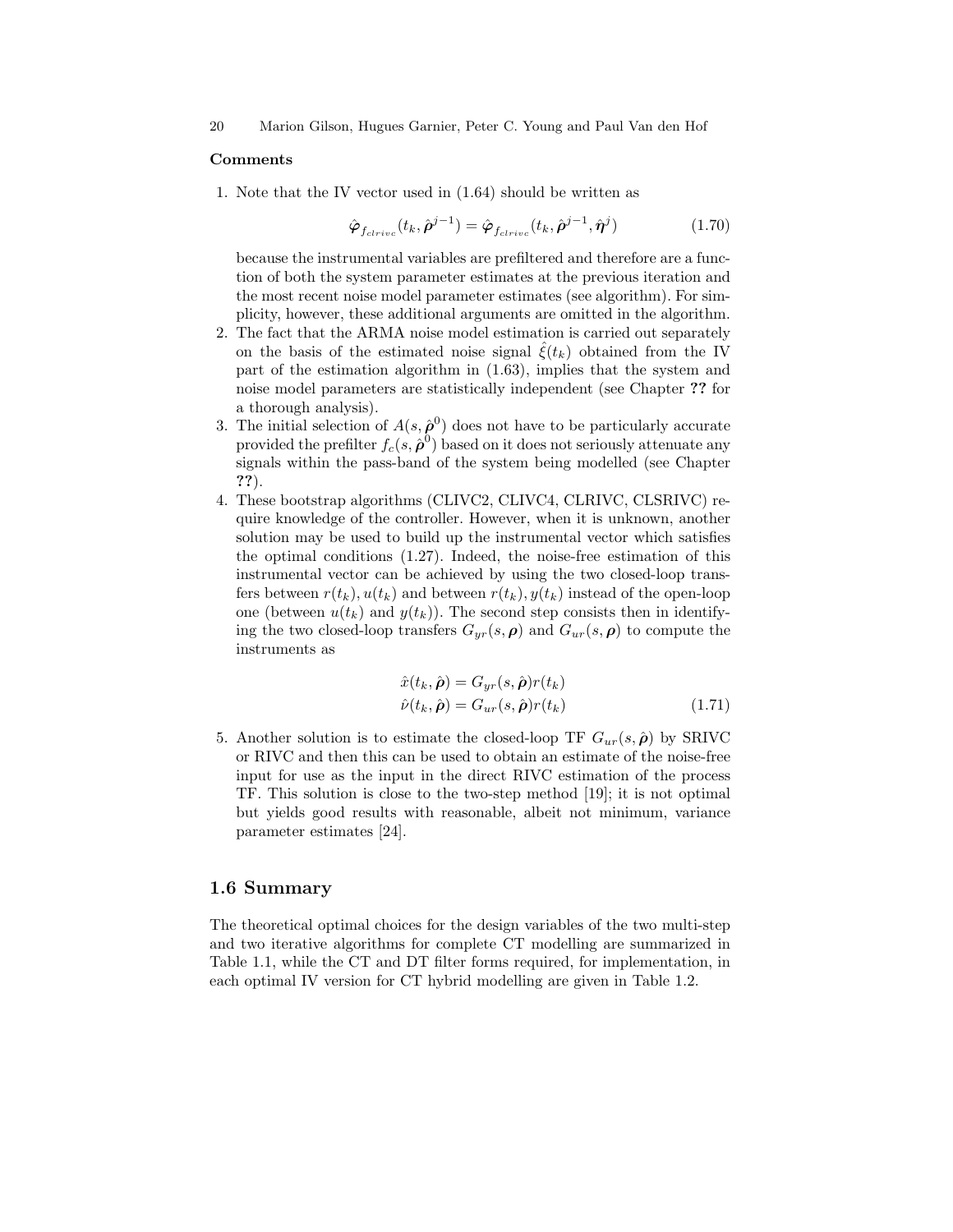Table 1.1. Optimal choices for the design variables of the proposed IV methods for complete CT modelling

| Method | Assumed filtered data<br>generating $CT$ system $(1.72)$                                                                                                                                                          |  | Model<br>structure            | $f(s)H_o(s)$ $f_c(s)$ $f_d(s)$ | Shaping $f^{opt}(s) = f_c(s) f_d(s)$<br>noise model see (1.27) |  |
|--------|-------------------------------------------------------------------------------------------------------------------------------------------------------------------------------------------------------------------|--|-------------------------------|--------------------------------|----------------------------------------------------------------|--|
|        |                                                                                                                                                                                                                   |  |                               |                                |                                                                |  |
|        | CLIVC2 $y_f(t_k) = \frac{B_o(s)}{A_o(s)} u_f(t_k) + \frac{f(s)}{A_o(s)} e_o(t_k)$ CT ARX $\frac{f(s)}{A_o(s)}$ $f(s)$ 1                                                                                           |  |                               |                                |                                                                |  |
|        | $\text{CLIVC4}\quad \begin{array}{lcl} y_f(t_k) &=& \frac{B_o(s)}{A_o(s)}u_f(t_k) & +\text{CT} &\\ \frac{f(s)}{A_o(s)D_o(s)}e_o(t_k) && \text{ARARX}\quad \frac{f(s)}{A_o(s)D_o(s)} & f(s) && D_o(s) \end{array}$ |  |                               |                                |                                                                |  |
|        | CLSRIVC $y_f(t_k) = \frac{B_o(s)}{A_o(s)} u_f(t_k) + e_o(t_k)$                                                                                                                                                    |  | CT OE                         | $\overline{1}$                 | $\frac{1}{A_o(s)}$ 1                                           |  |
|        | CLRIVC $y_f(t_k) = \frac{B_o(s)}{A_o(s)} u_f(t_k) + \frac{C_o(s)}{D_o(s)} e_o(t_k)$                                                                                                                               |  | CT BJ $\frac{C_o(s)}{D_o(s)}$ |                                | $rac{1}{A_o(s)}$ $rac{D_o(s)}{C_o(s)}$                         |  |

It will be noticed that, in Table 1.1, the assumed filtered data generating CT system is given as

$$
\begin{cases}\ny_f(t_k) = G_o(s)u_f(t_k) + f(s)H_o(s)e_o(t_k) \\
u_f(t_k) = r_f(t_k) - C_c(s)y_f(t_k)\n\end{cases} \tag{1.72}
$$

Table 1.2. Implemented filter forms in the multi-step and iterative IV methods for CT hybrid modelling

| Method             | Model structure | $f_c(s)$                                                          | $f_d(q^{-1})$    |
|--------------------|-----------------|-------------------------------------------------------------------|------------------|
| CLIVC <sub>2</sub> | CT ARX          | $\left(\frac{\lambda}{s+\lambda}\right)^{n_a}$                    |                  |
| CLIVC4             | CT hybrid ARARX | $\setminus n_a$<br>$\left(\frac{\lambda}{s+\lambda}\right)^{n_0}$ | $AR(2n_a)$       |
| CLSRIVC            | CT hybrid OE    | $\frac{1}{A(s,\hat{\boldsymbol{\rho}})}$                          |                  |
| <b>CLRIVC</b>      | CT hybrid BJ    | $A(s,\hat{\boldsymbol{\rho}})$                                    | $ARMA(n_d, n_c)$ |

# 1.7 Numerical Examples

The following numerical example is used to illustrate and compare the performances of the proposed approaches. The process to be identified is described by  $(1.1)$ , where

$$
G_o(s) = \frac{s+1}{s^2 + 0.5s + 1},\tag{1.73}
$$

$$
C_c(s) = \frac{10s + 15}{s}.\tag{1.74}
$$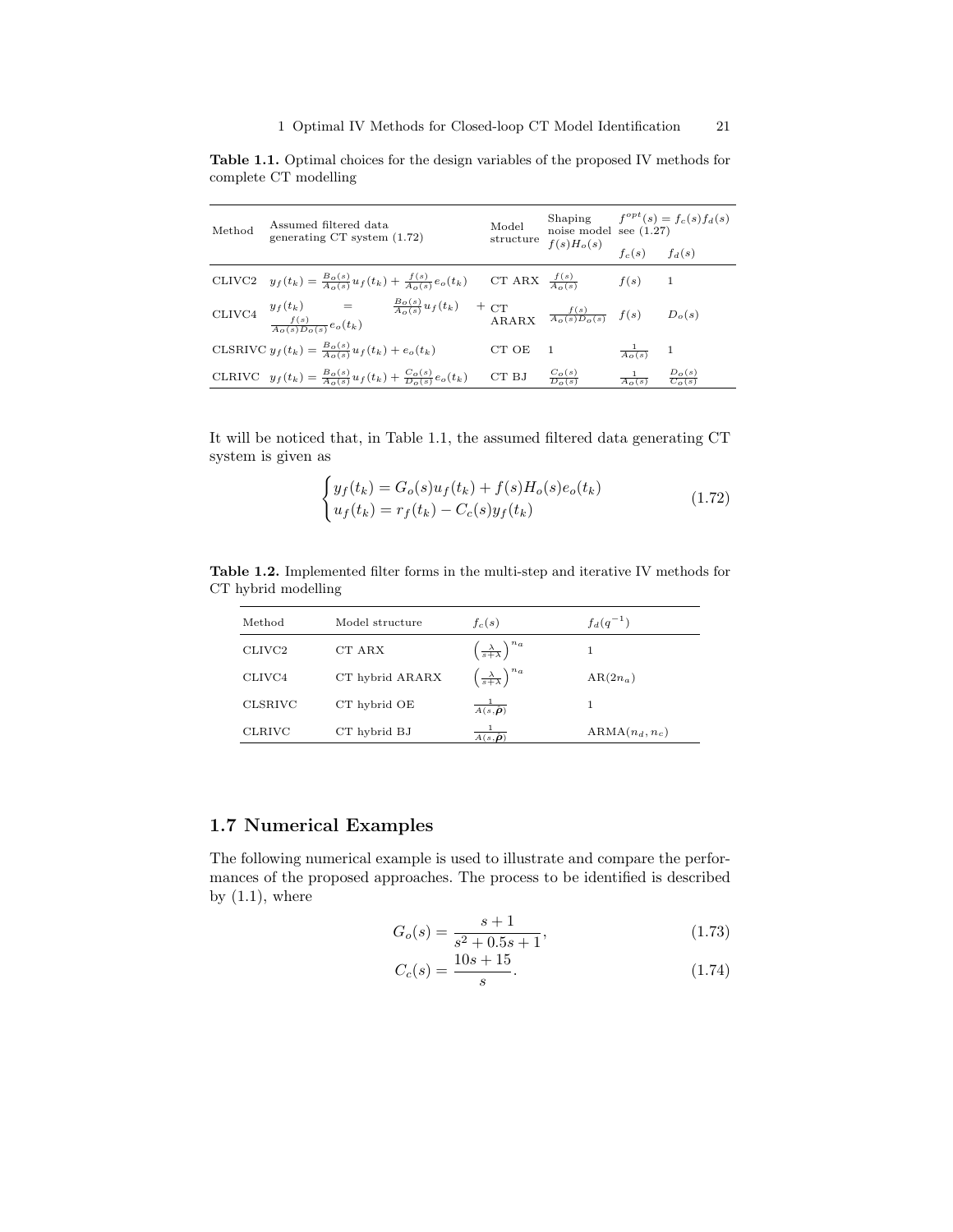22 Marion Gilson, Hugues Garnier, Peter C. Young and Paul Van den Hof

An external signal is added to  $r_1(t_k)$  (see Figure 1.1) and chosen to be a pseudo-random binary signal of maximum length generated from a shift register with 4 stages and a clock period of 500 ( $N = 7500$  data points). The sampling period  $T_s$  is chosen equal to 5 ms.

From the comparative studies presented recently in [4], the state-variable filter (SVF) approach can be considered as one of the simplest methods to handle the time-derivative problem. This latter approach has been used here with the basic (CLIVC) and multi-step estimators (CLIVC2, CLIVC4). It is not required in the case of CLRIVC because the continuous-time part of the optimal hybrid prefilter is used to generate the filtered derivatives.

### 1.7.1 Example 1: White Noise

Firstly, a Gaussian white noise disturbance  $(H_o(q^{-1}) = 1)$  is considered in order to illustrate the performance of the CLIVC, CLIVC2 and CLSRIVC algorithms. The process model parameters are estimated on the basis of closedloop data sequences. A Monte Carlo simulation of 100 experiments is performed for a signal-to-noise (SNR) ratio given as

$$
SNR = 10 \log \left(\frac{P_x}{P_e}\right) = 15 \text{ dB},\qquad (1.75)
$$

where  $P_e$  represents the average power of the zero-mean additive noise on the system output (e.g. the variance) while  $P_x$  denotes the average power of the noise-free output fluctuations.

The Monte Carlo simulation (MCS) results are presented in Table 1.3 where the mean and standard deviation of the estimated parameters are displayed. It can be seen that the three IV methods deliver similar unbiased estimates of the model parameters with reasonable standard deviations. However, as expected, note that the basic CLIVC estimates are not as statistically efficient as the CLIVC2 and CLSRIVC estimates, where the standard deviations are smaller and, in the case of  $b_0$ , the standard deviation is some 7 times smaller.

Furthermore, the 2-norm of the difference between the true  $(G(e^{i\omega}, \rho_o))$  and estimated  $(G(e^{i\omega}, \hat{\rho}_j))$  transfer functions is also computed for each method

$$
\text{Norm} = \frac{1}{N_{exp}} \sum_{j=1}^{N_{exp}} \int |G(e^{i\omega}, \boldsymbol{\rho}_o) - G(e^{i\omega}, \hat{\boldsymbol{\rho}}_j))|^2 d\omega \tag{1.76}
$$

where  $N_{exp}$  is the number of Monte Carlo simulation runs. The results are given in Table 1.3 and confirm the previous results: the three IV methods lead to accurate results; moreover, the bootstrap methods provide slightly better results than the basic IV technique.

#### 1.7.2 Example 2: Colored Noise

A second example is used to analyse the performance of the proposed methods in the case of a colored noise, with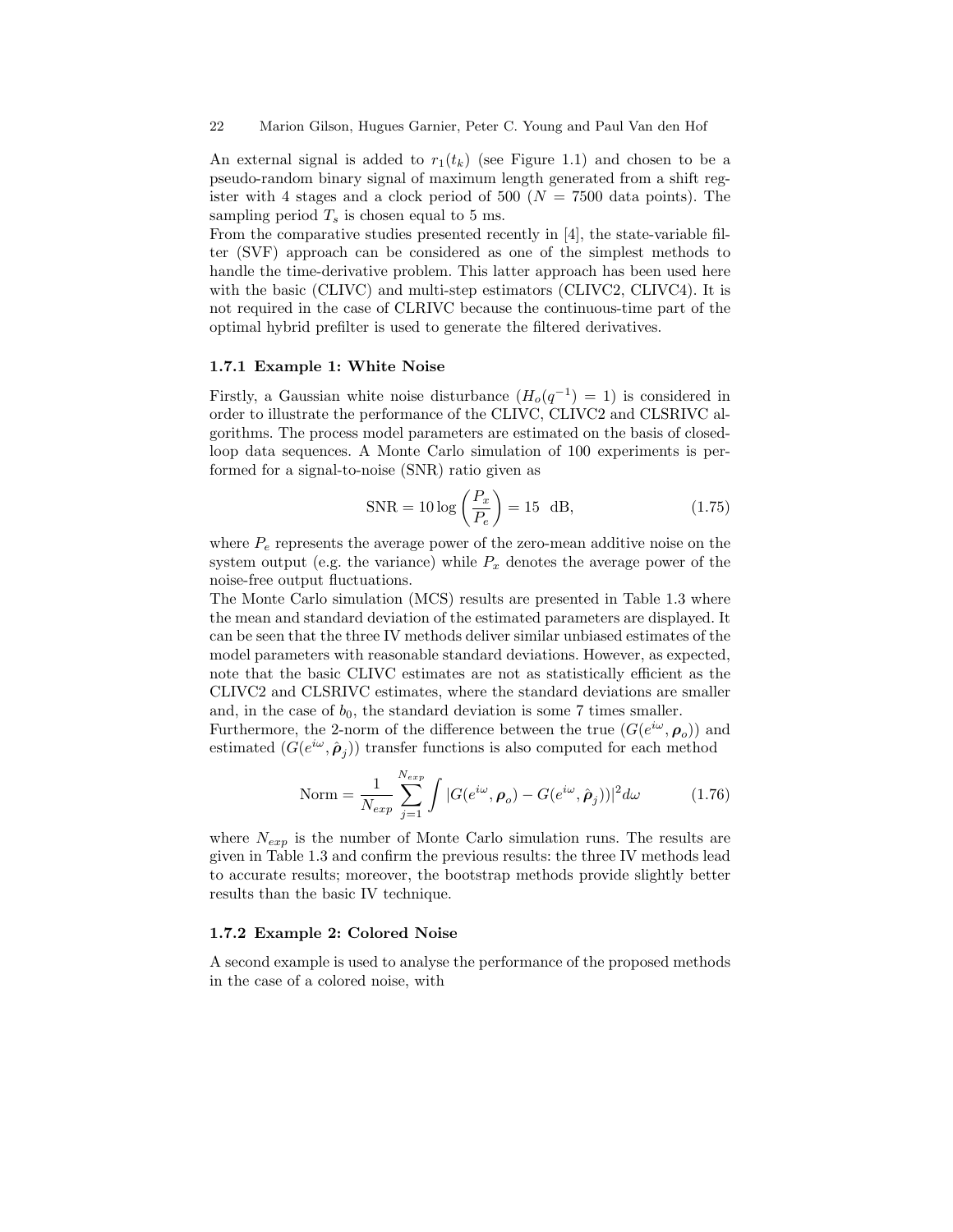Table 1.3. Mean and standard deviations of the open-loop parameter estimates for 100 Monte Carlo runs - White Noise

|              | Method $\hat{b}_0 \pm \sigma_{\hat{b}_0}$ $\hat{b}_1 \pm \sigma_{\hat{b}_1}$ |          | $\hat{a}_1 \pm \sigma_{\hat{a}_1}$                                                      | $\hat{a}_2 \pm \sigma_{\hat{a}_2}$ | Norm |
|--------------|------------------------------------------------------------------------------|----------|-----------------------------------------------------------------------------------------|------------------------------------|------|
| True value 1 |                                                                              | $\sim$ 1 | 0.5                                                                                     |                                    |      |
|              |                                                                              |          | CLIVC $0.995 \pm 0.036$ $1.050 \pm 0.047$ $0.536 \pm 0.021$ $1.015 \pm 0.030$ $0.936$   |                                    |      |
| CLIVC2       |                                                                              |          | $0.994 \pm 0.005$ 1.018 $\pm$ 0.046 0.520 $\pm$ 0.021 1.012 $\pm$ 0.028 0.875           |                                    |      |
|              |                                                                              |          | CLSRIVC $0.995 \pm 0.003$ $0.990 \pm 0.050$ $0.518 \pm 0.020$ $1.013 \pm 0.030$ $0.910$ |                                    |      |

$$
H(q^{-1}, \eta_o) = \frac{1-0.98q^{-1}}{1-1.9747q^{-1}+0.9753q^{-2}}
$$

The process parameters are estimated on the basis of closed-loop data sequences described previously. A Monte Carlo simulation of 100 experiments is performed for a  $SNR = 15dB$ . The first 100 points of the external signal are forced to zeros in order to be free of the prefiltering initial conditions. The external signal, input and output data are plotted in Figure 1.2. The process model parameters are estimated by using methods CLIVC, CLIVC4, CLRIVC. Moreover, the direct closed-loop approach (see [19]) is used as well in this example, in order to illustrate the difficulties of identifying a closed-loop model in a colored noise situation and to see how much bias is introduced into the parameter estimates in this direct approach, when the closed-loop operation is not really taken into account. The open-loop SRIVC algorithm (see Chapter ??) is used for this purpose.

The mean and standard deviation of the 100 sets of estimated model parameters from the MCS analysis are given in Table 1.4. The Bode diagrams of the 100 identified models are displayed in Figures 1.3 to 1.6. As expected, the direct closed-loop approach using the open-loop SRIVC method clearly leads to biased results: however, it will be noticed that, although the SRIVC estimates are biased, the inherent pre-filtering introduced by CT estimation allows us to obtain better results than those obtained from indirect DT estimation. Furthermore, the three closed-loop IV methods provide similar unbiased estimates of the model parameters with reasonable standard deviations. However, again as expected, the CLIVC estimates are not as statistically efficient as the estimates produced by the multi-step CLIVC4 and iterative CLRIVC algorithms, where the standard deviation are always smaller, thanks to the prefiltering and associated noise model estimation. Furthermore, thanks to its iterative structure and its prefilter updating operation, the CLRIVC algorithm leads to better results than the CLIVC4 method. Moreover, it is interesting to note that, from our experience, the basic CLIVC method provides better results than the DT version (using the sampled external signal), thanks to the inherent CT prefiltering (see [7]).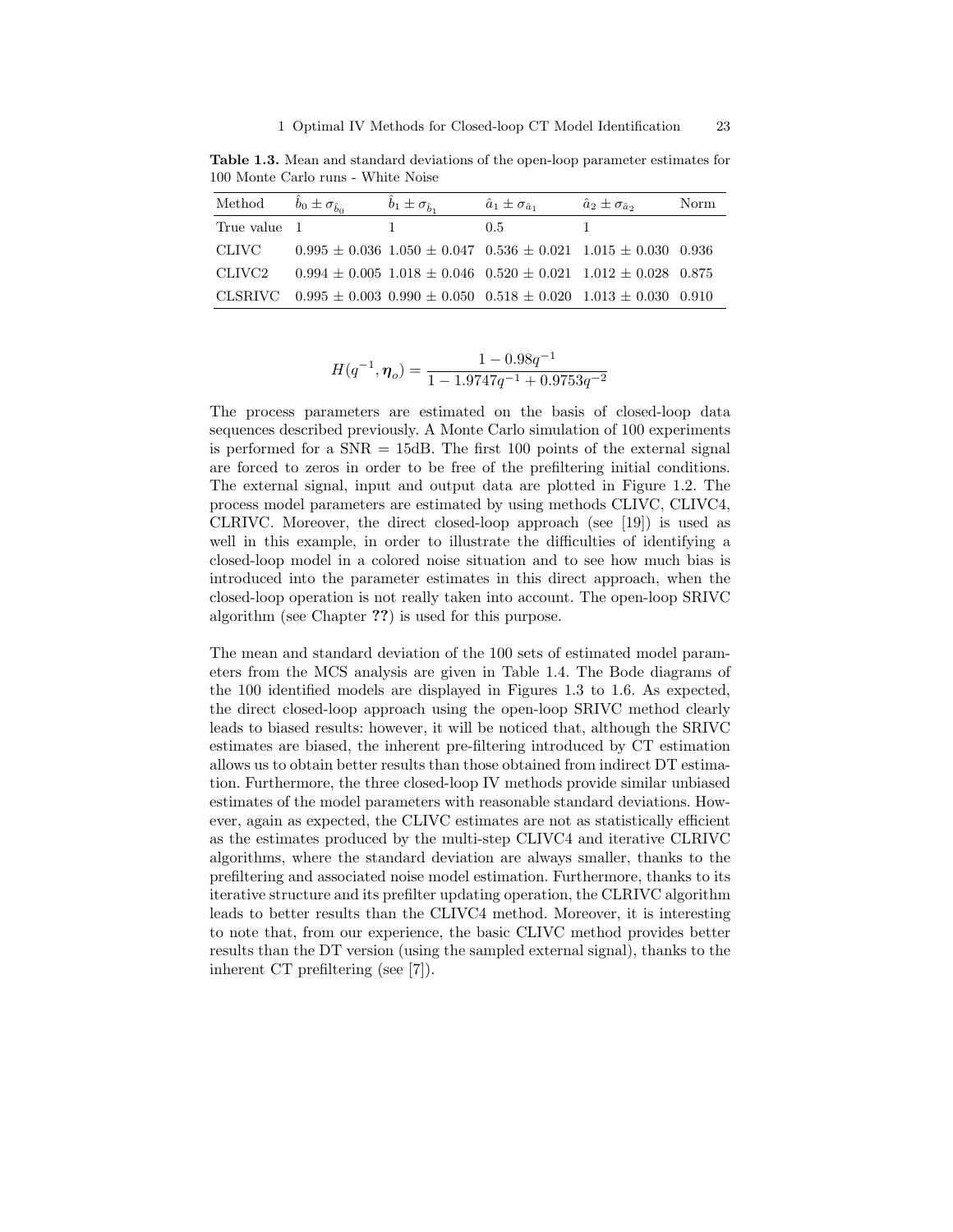

Fig. 1.2. Closed-loop data used in Example 2 - Colored noise

Table 1.4. Mean and standard deviations of the open-loop parameter estimates for 100 Monte Carlo runs - Colored noise

| Method       | $\hat{b}_0 \pm \sigma_{\hat{b}_0}$ | $\hat{b}_1 \pm \sigma_{\hat{b}_1}$ | $\hat{a}_1 \pm \sigma_{\hat{a}_1}$ | $\hat{a}_2 \pm \sigma_{\hat{a}_2}$                                                   | Norm |
|--------------|------------------------------------|------------------------------------|------------------------------------|--------------------------------------------------------------------------------------|------|
| True value 1 |                                    | 1.                                 | 0.5                                |                                                                                      |      |
| <b>SRIVC</b> |                                    |                                    |                                    | $0.449 \pm 0.050$ $1.254 \pm 0.247$ $0.636 \pm 0.140$ $1.354 \pm 0.156$ $0.855$      |      |
| CLIVC -      |                                    |                                    |                                    | $1.011 \pm 0.278$ $0.812 \pm 0.299$ $0.546 \pm 0.099$ $0.963 \pm 0.231$ $0.784$      |      |
| CLIVC4       |                                    |                                    |                                    | $0.960 \pm 0.131$ $0.977 \pm 0.240$ $0.563 \pm 0.104$ $1.015 \pm 0.119$ $0.767$      |      |
|              |                                    |                                    |                                    | CLRIVC $0.972 \pm 0.112$ $0.973 \pm 0.191$ $0.557 \pm 0.083$ $1.007 \pm 0.094$ 0.779 |      |

# 1.8 Conclusions

This chapter has addressed the problem of estimating the parameters of continuous-time transfer functions models for linear dynamic systems operating in closed-loop using instrumental variable techniques. Several closed-loop IV estimators have been described, including the development of explicit expressions for the parametric error covariance matrix. In particular, the chapter has shown that reduced values of this covariance matrix can be achieved for

24 Marion Gilson, Hugues Garnier, Peter C. Young and Paul Van den Hof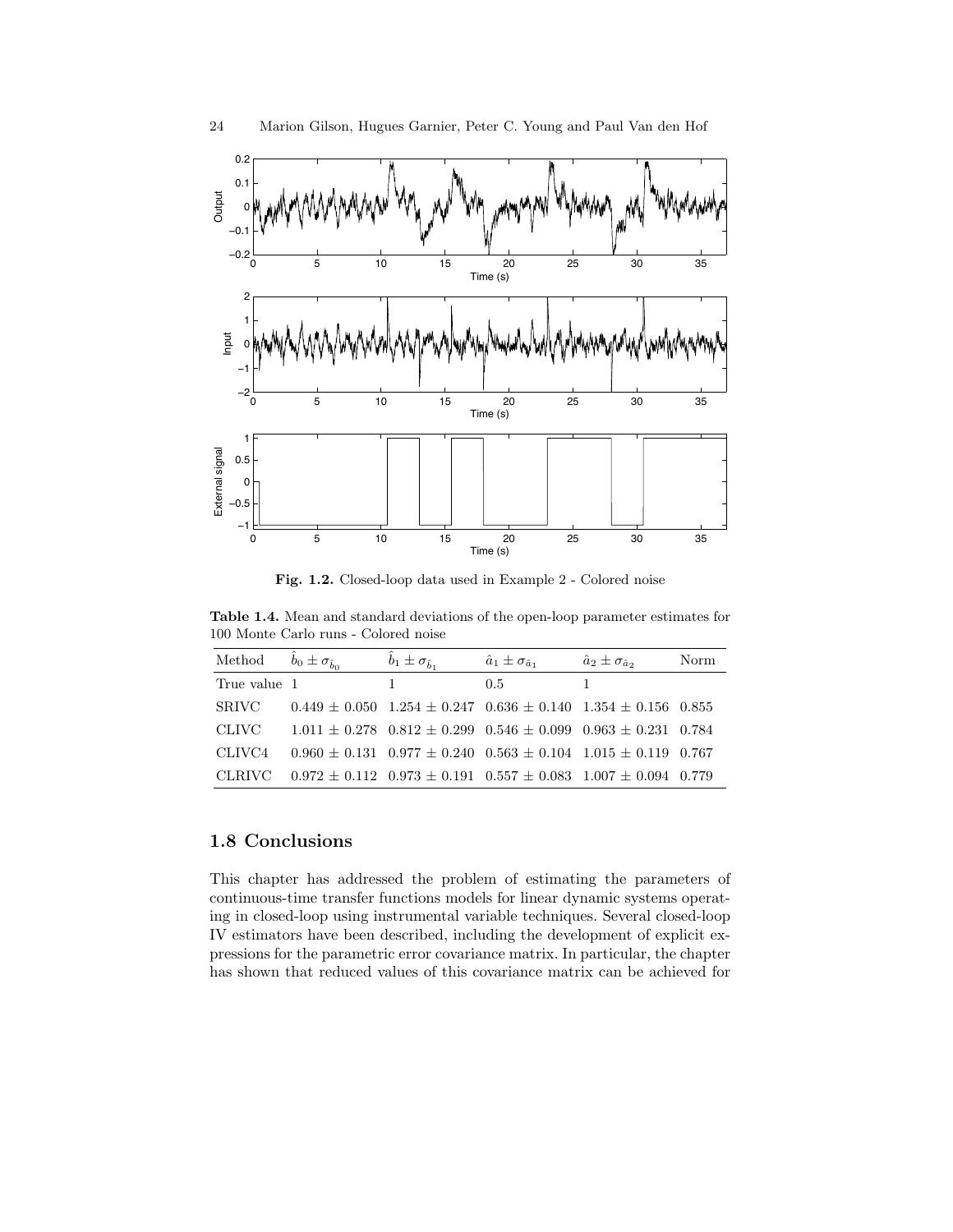

Fig. 1.3. Bode plots of the 100 identified SRIVC models - Colored noise

a particular choice of instruments and prefilter; and both multi-step and iterative solutions have been developed to determine the design parameters that allow for such improved closed-loop IV estimation.

# References

- 1. U. Forssell and C.T. Chou. Efficiency of prediction error and instrumental variable methods for closed-loop identification. In 37th IEEE Conference on Decision and Control, Tampa, USA, pages 1287–1288, December 1998.
- 2. U. Forssell and L. Ljung. Closed-loop identification revisited. Automatica, 35(7):1215–1241, 1999.
- 3. H. Garnier, M. Gilson, and W.X. Zheng. A bias-eliminated least-squares method for continuous-time model identification of closed-loop systems. International Journal of Control, 73(1):38–48, 2000.
- 4. H. Garnier, M. Mensler, and A. Richard. Continuous-time model identification from sampled data. Implementation issues and performance evaluation. International Journal of Control, 76(13):1337–1357, 2003.
- 5. M. Gilson and H. Garnier. Continuous-time model identification of systems operating in closed-loop. In 13th IFAC Symposium on System Identification, Rotterdam, Netherlands, pages 425–430, August 2003.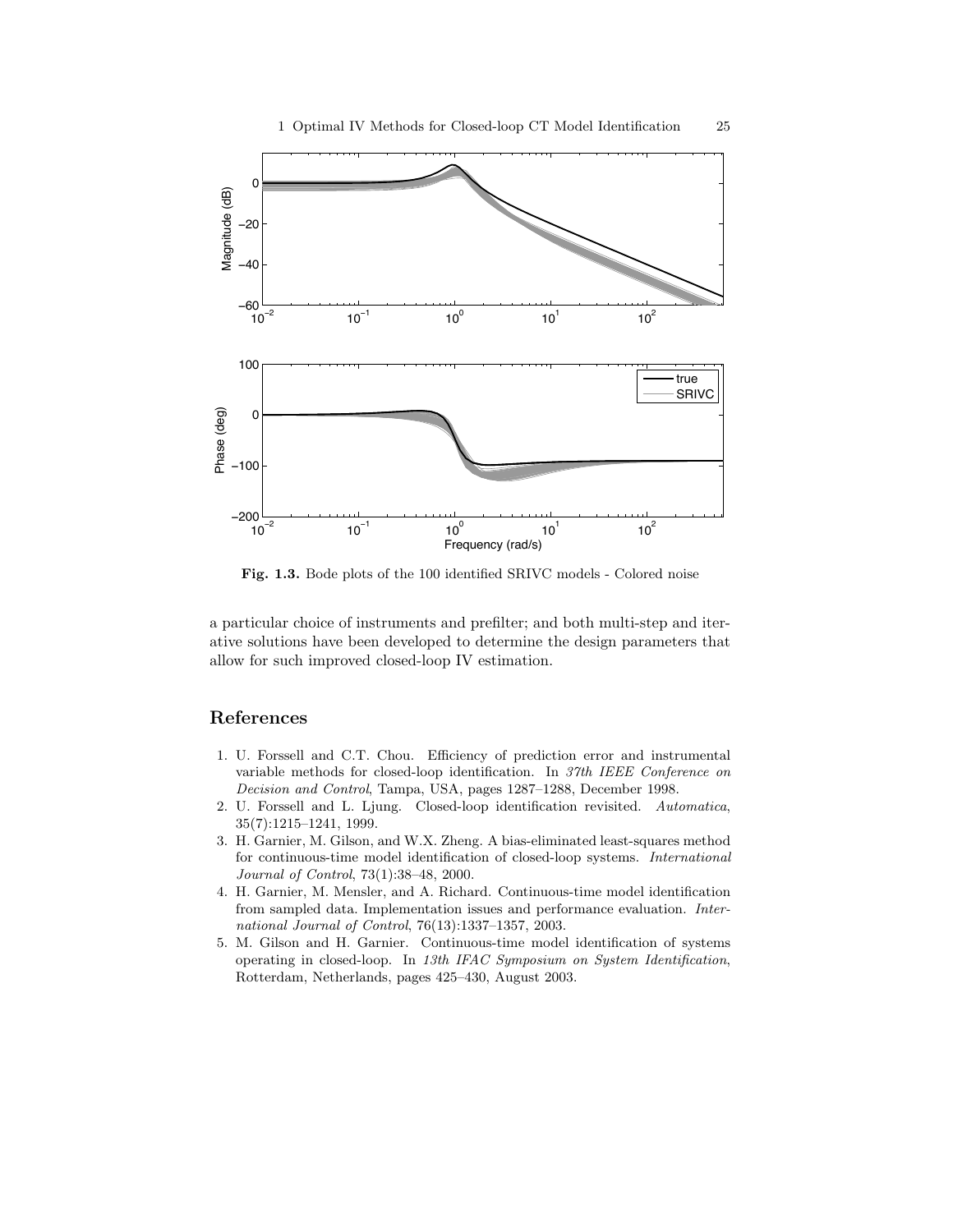

Fig. 1.4. Bode plots of the 100 identified CLIVC models - Colored noise

- 6. M. Gilson and P. Van den Hof. On the relation between a bias-eliminated leastsquares (BELS) and an IV estimator in closed-loop identification. Automatica, 37(10):1593–1600, 2001.
- 7. M. Gilson and P. Van den Hof. Instrumental variable methods for closed-loop system identification. Automatica, 41(2):241–249, 2005.
- 8. A.J. Jakeman, L.P. Steele, and P.C. Young. Instrumental variable algorithms for multiple input systems described by multiple transfer functions. IEEE Transactions on Systems, Man, and Cybernetics, 10:593–602, 1980.
- 9. L. Ljung. System identification. Theory for the user. Prentice Hall, Upper Saddle River, 2nd edition, 1999.
- 10. D.A. Pierce. Least squares estimation in dynamic disturbance time-series models. Biometrika, 5:73–78, 1972.
- 11. G.P. Rao and H. Garnier. Numerical illustrations of the relevance of direct continuous-time model identification. 15th IFAC World Congress, Barcelona, Spain, July 2002.
- 12. G.P. Rao and H. Garnier. Identification of continuous-time models: direct or indirect ? Invited semi-plenary paper for the XV International Conference on Systems Science, Wroclaw, Poland, September 2004.
- 13. T. Söderström and P. Stoica. Instrumental Variable Methods for System Identification. Springer-Verlag, 1983.
- 14. T. Söderström and P. Stoica. System Identification. Series in Systems and Control Engineering. Prentice Hall, Englewood Cliffs, 1989.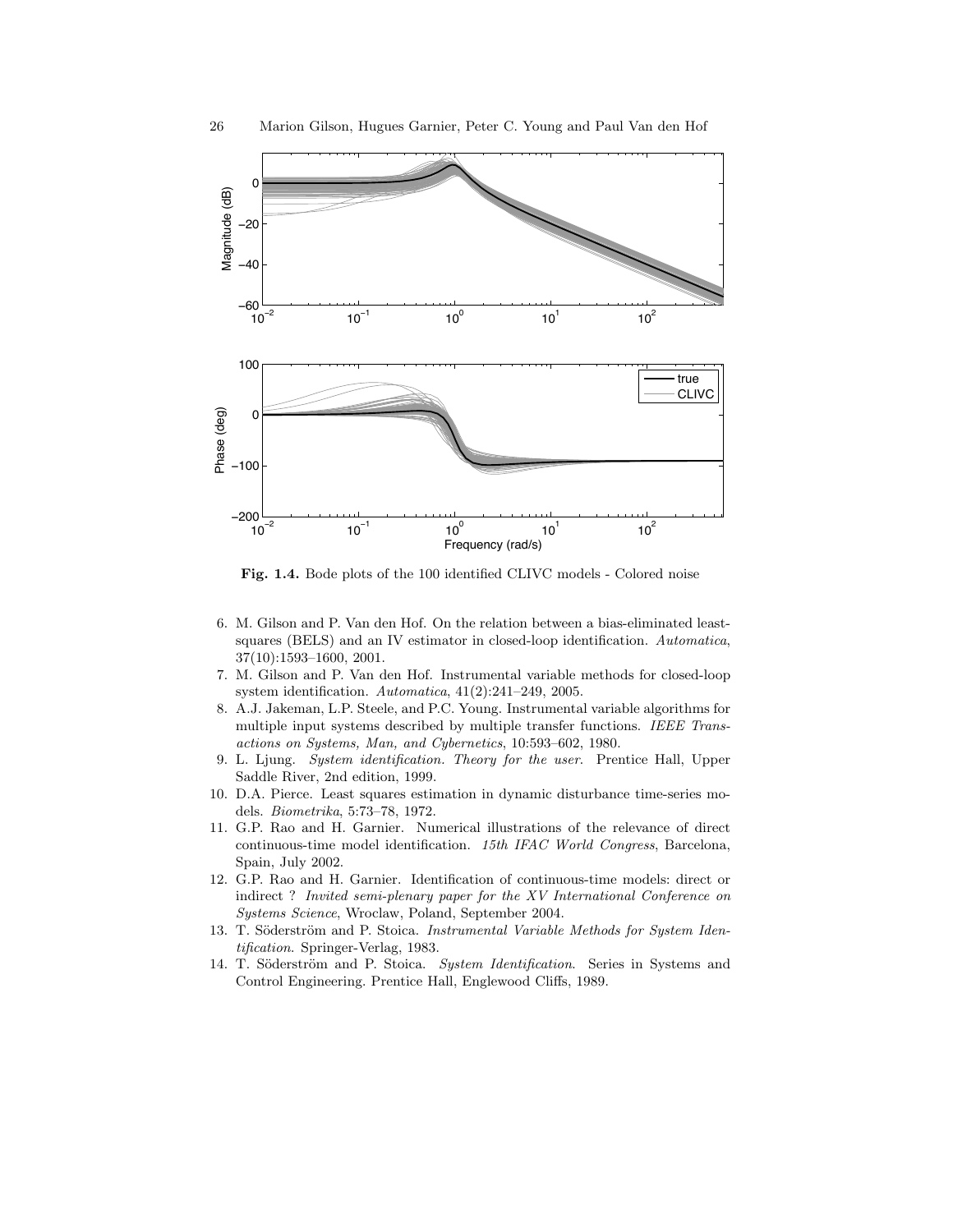

Fig. 1.5. Bode plots of the 100 identified CLIVC4 models - Colored noise

- 15. T. Söderström, P. Stoica, and E. Trulsson. Instrumental variable methods for closed-loop systems. In 10th IFAC World Congress, Munich, Germany, pages 363–368, 1987.
- 16. T. Söderström, W.X. Zheng, and P. Stoica. Comments on "On a least-squaresbased algorithm for identification of stochastic linear systems". IEEE Transactions on Signal Processing, 47(5):1395–1396, 1999.
- 17. P. Stoica and T. Söderström. Optimal instrumental variable estimation and approximate implementations. IEEE Transactions on Automatic Control, 28(7):757–772, 1983.
- 18. C.J. Taylor, A. Chotai, and P.C. Young. State space control system design based on non-minimal state variable feedback: further generalization and unification results. International Journal of Control, 73:1329–1345, 2000.
- 19. P. Van den Hof. Closed-loop issues in system identification. Annual Reviews in Control, 22:173–186, 1998.
- 20. P.C. Young. An instrumental variable method for real-time identification of a noisy process. Automatica, 6:271–287, 1970.
- 21. P.C. Young. Some observations on instrumental variable methods of time-series analysis. International Journal of Control, 23(5):593–612, 1976.
- 22. P.C. Young. Recursive Estimation and Time-Series Analysis. Springer-Verlag, Berlin, 1984.
- 23. P.C. Young. Optimal IV identification and estimation of continuous-time TF models. 15th IFAC World Congress, Barcelona, Spain, July 2002.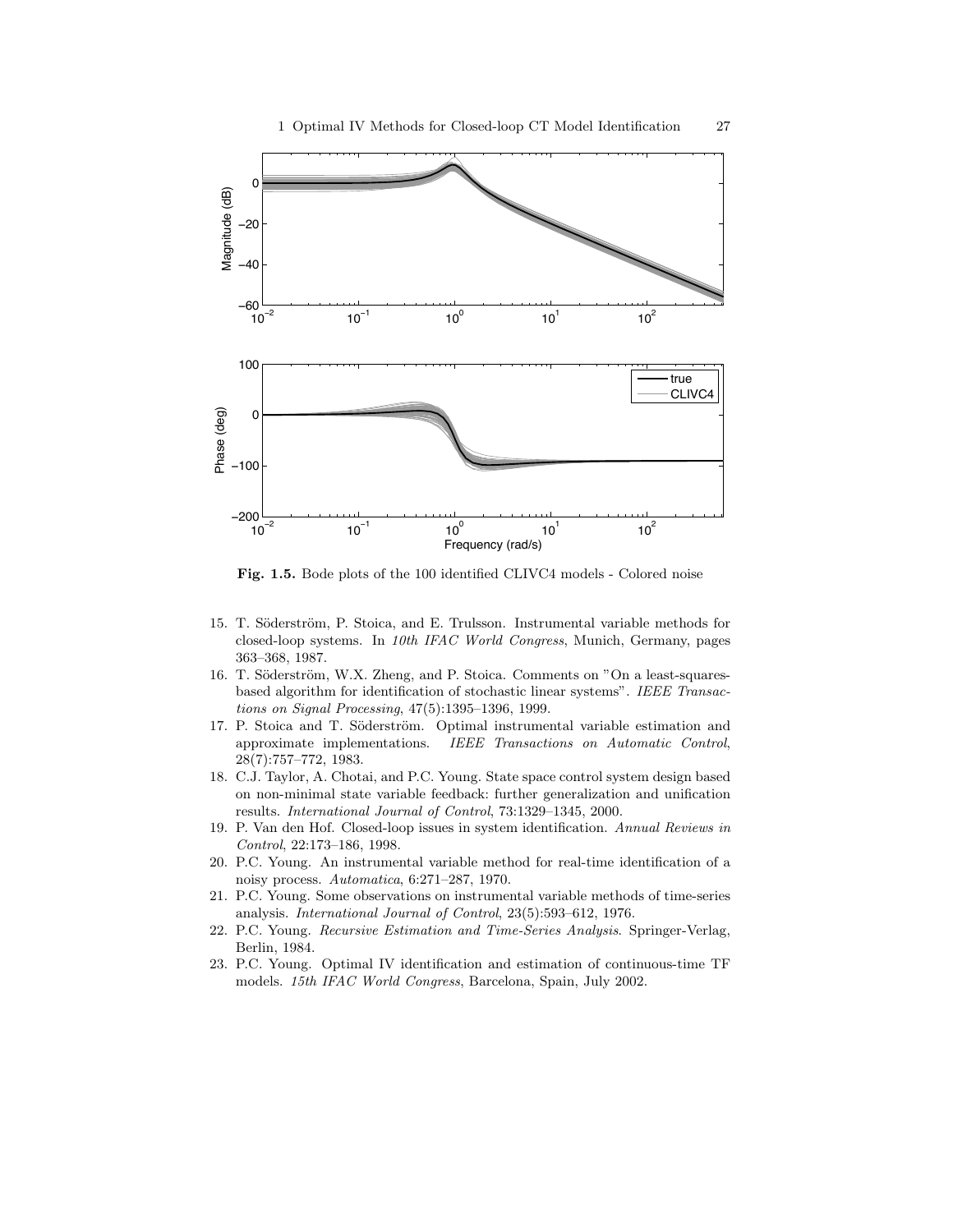

Fig. 1.6. Bode plots of the 100 identified CLRIVC models - Colored noise

- 24. P.C. Young. The refined instrumental variable method: unified estimation of discrete and continuous-time transfer function models. Journal Européen des Systèmes Automatisés, in press, 2007.
- 25. P.C. Young and A.J. Jakeman. Refined instrumental variable methods of timeseries analysis: Part I, SISO systems. International Journal of Control, 29:1–30, 1979.
- 26. P.C. Young and A.J. Jakeman. Refined instrumental variable methods of timeseries analysis: Part III, extensions. International Journal of Control, 31:741– 764, 1980.
- 27. W.X. Zheng. Identification of closed-loop systems with low-order controllers. Automatica, 32(12):1753–1757, 1996.